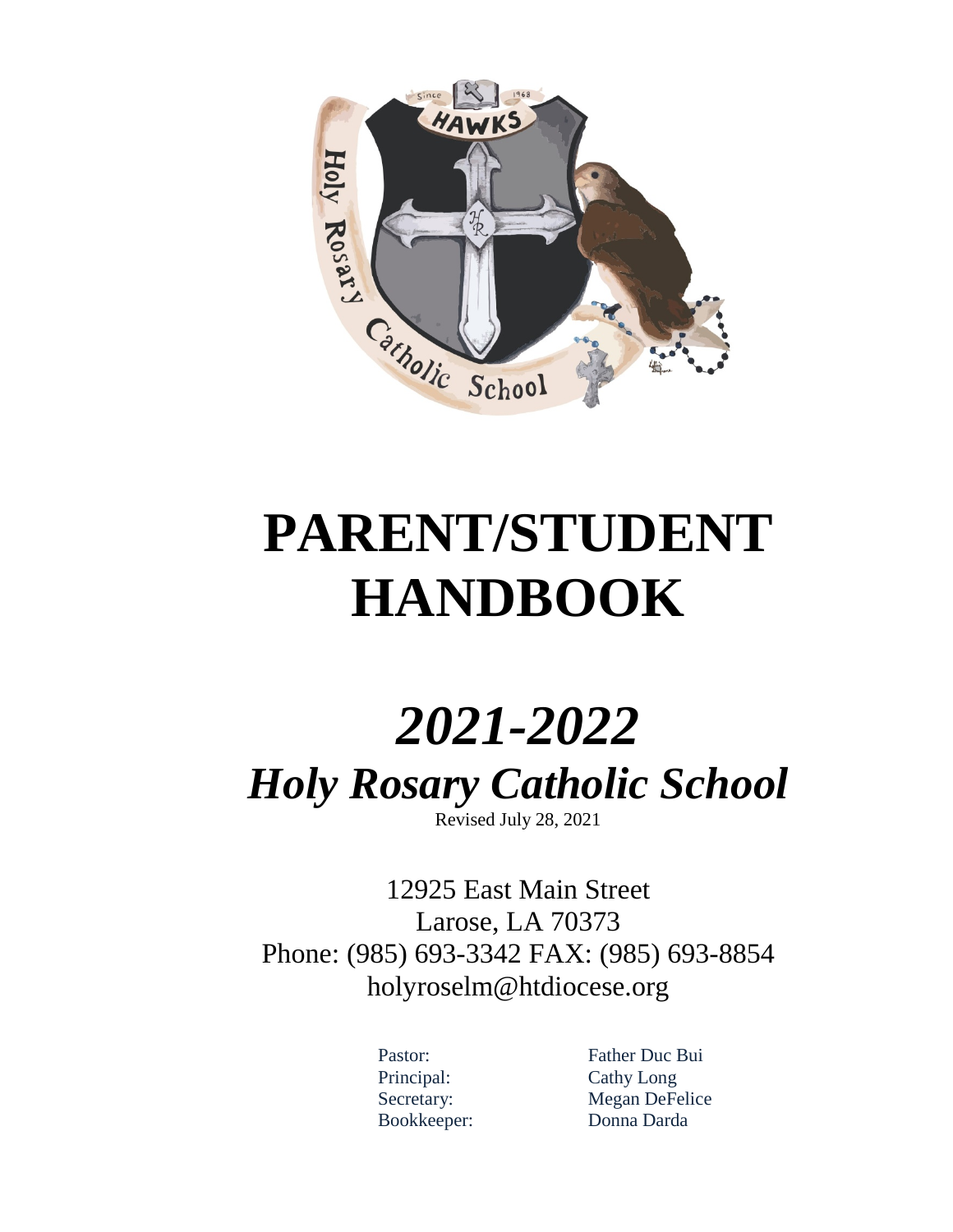Dear Parents and Students,

#### *"What greater work is there than training the mind and forming the habits of the young?" St. John Chrysostom*

Welcome to Holy Rosary Catholic School! In choosing Holy Rosary Catholic School, you have demonstrated a commitment to the values and philosophy of a Catholic education.

The Parent/Student Handbook reflects the policies of Holy Rosary Catholic School for the 2021- 2022 school year. Please read this document carefully and sign the attached agreement. This agreement states that you intend to abide by the policies of HRCS during the 2020-2021 school year.

We consider this handbook to be a work in progress. HRCS reserves the right to make changes in policies and procedures as needed throughout the school year. Any changes to the handbook will be made readily available to the parents and students on PlusPortals®, under the heading "School Links and Files." Please be sure to attach new information to your handbook.

The ultimate authority in all school matters lies with the principal and pastor of HRCS. The decisions made by the administration regarding the implementation of school policy are final. The administration of HRCS has tried to be as explicit as possible concerning the rules and regulations outlined in this handbook, but during the academic year new and unusual circumstances may arise. The principal and the pastor have the authority to use discretion in making decisions regarding unforeseen circumstances. Policies outlined in this handbook are subject to interpretation by the administration.

The faculty and staff of HRCS look forward to working with you to promote academic excellence and spiritual development in the context of the teachings of the Catholic Church.

Together let us pray that God, who has begun this good work in us, may carry it through to completion.

God bless you,

Cathy Long Principal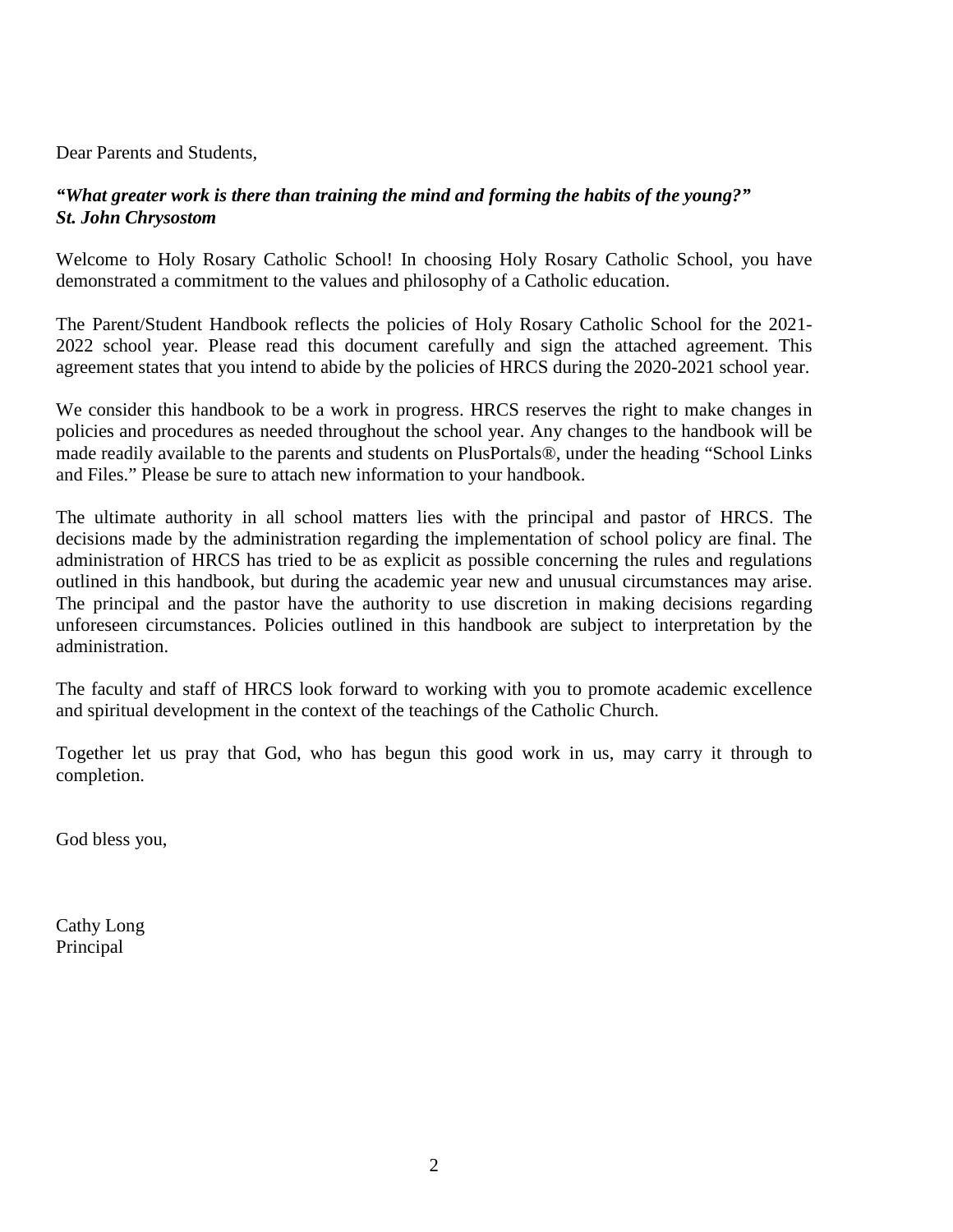#### **Holy Rosary Catholic School**

Holy Rosary Catholic School is a pre-Kindergarten through Grade 8 Catholic Elementary School under the Diocese of Houma-Thibodaux's Office of Catholic Schools.

The curriculum stresses academic achievement within a Christian community where the children feel that they are loved and respected by their peers as well as the teachers. Vatican II texts are used so that the HRCS theology is in compliance with the bishops of the world. United with each other in meaningful liturgy and prayer, the students can further come to an understanding of the Christian life. At HRCS, we are attempting to "teach as Jesus did."

The Diocesan curriculum guidelines, consistent with the State of Louisiana guidelines, are followed for the teaching of all secular subject areas. The curriculum is marked by current content and fresh approaches to methodology. There is emphasis on principles rather than fact, on learning through problem solving rather than by precept. We strive to offer a program which makes use of many sources of reading material, a wide variety of audio-visual and technology tools, and a multitext approach to the content areas.

#### *Mission, Vision & Philosophy*

Holy Rosary Catholic School provides spiritual, academic and social development for its students in a safe, Catholic environment so that they will become witnesses of Christ's presence in the world.

Holy Rosary Catholic School participates in the total mission of the Church by proclaiming the Gospel of Jesus as we educate students in a Catholic environment.

Through the collective efforts of clergy, administrators, faculty, staff, and parents we provide a curriculum that offers the opportunity for students to develop to his/her fullest potential as a member of the student body and as a member of the Body of Christ.

#### **Beliefs:**

- 1. Instilling a love of God and a respect for all His creations will foster Christ-like attitudes within the school, community, and world.
- 2. Children learn Christ-like attitudes when taught in a spiritual and loving atmosphere.
- 3. A student's self-esteem is enhanced by positive relationships and mutual respect among and between students and staff.
- 4. Each student is a valued individual with unique physical, social, emotional, and intellectual needs.
- 5. An academic and nurturing environment fosters educational growth.
- 6. Children learn best when our staff maintains high expectations for student learning.
- 7. Children must be academically challenged in order to meet the needs of the day and the challenges of tomorrow.
- 8. When parents are involved in the learning process, children perform at a higher level of achievement.
- **9.** The commitment to continuous improvement is imperative if our school is going to enable students to become life-long learners.

#### **Goals:**

- 1. To provide an excellent academic education that challenges the ability of our students.
- 2. To ensure the ongoing spiritual formation of the teachers and students.

**Motto:** Believe, Achieve, and Succeed with Christ.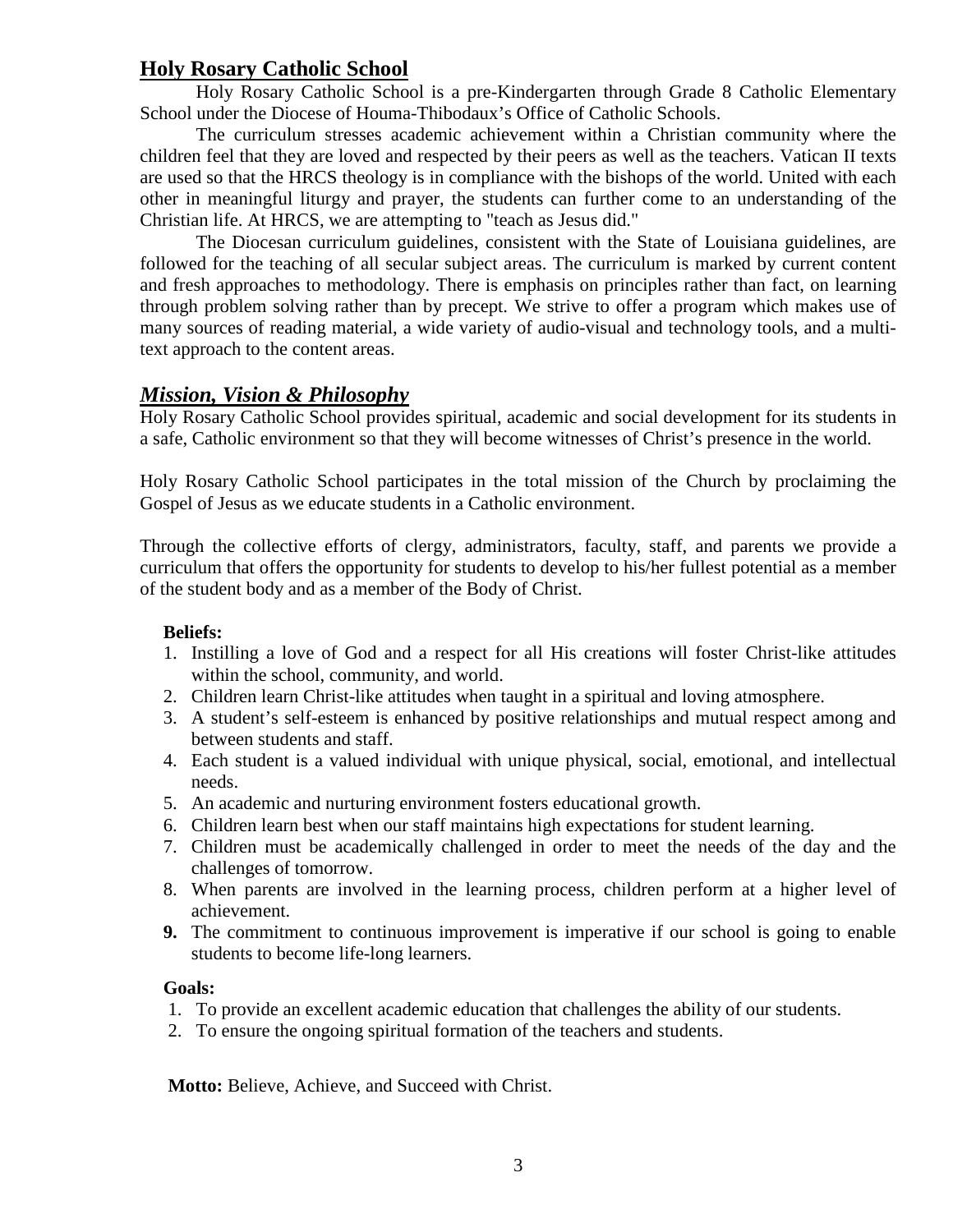#### **Profile of a HRCS Graduate**

- 1. Has knowledge of and demonstrates a strong commitment to his/her Catholic faith
- 2. Shows he/she is a disciple of Christ by following His examples of service, honesty, kindness, and generosity
- 3. Shows respect and concern for self, others, and for all of God's creatures
- 4. Has been academically challenged to reach his/her potential and confidently awaits the challenges of tomorrow in an ever-changing world
- 5. Is a role model who leads by example, demands justice, and is courageous enough to stand up for his/her beliefs

## **Policies and Procedures**

#### *Admission Information*

#### **Nondiscriminatory Policy**

Holy Rosary Catholic School admits students of any race, color, and national or ethnic origin to all the rights, privileges, programs, and activities generally accorded or made available to students of the school. It does not discriminate on the basis of race, color, national or ethnic origin in the administration of its educational policies, admissions policies, or athletic and other school-administered programs*.*

#### **Priorities**

As openings become available, the following priorities will be used to accept students to HRCS:

- 1. Members of Our Lady of the Rosary Catholic Church Parish
- 2. Members of other Catholic church parishes without a Catholic school
- 3. Members of other Catholic church parishes with Catholic schools
- 4. Non-Catholic students

Children entering Pre-K2 must be 18 months of age by September  $30<sup>th</sup>$ . Children entering Pre-K3 must be three (3) years of age by September  $30<sup>th</sup>$ . Children entering Pre-K4 must be four (4) years of age by September  $30<sup>th</sup>$ . Children entering Kindergarten must be five  $(5)$  years of age by September  $30<sup>th</sup>$ .

Admission of all students will be determined at the time of registration based on the admissions standards.

#### **Requirements**

- Social Security Card
- Health Records
- Immunization Records
- Birth Certificate (original)
- Baptismal Certificate (Catholic applicants only)
- Report Cards and transcripts for all transfer students
- Standardized Test Results

Students applying for Admission in Grades K-8 must present a copy of the current report card and standardized test results. These will be reviewed to determine whether the program at HRCS will meet the educational needs of the students. An interview with the student and parents may be part of the admission process.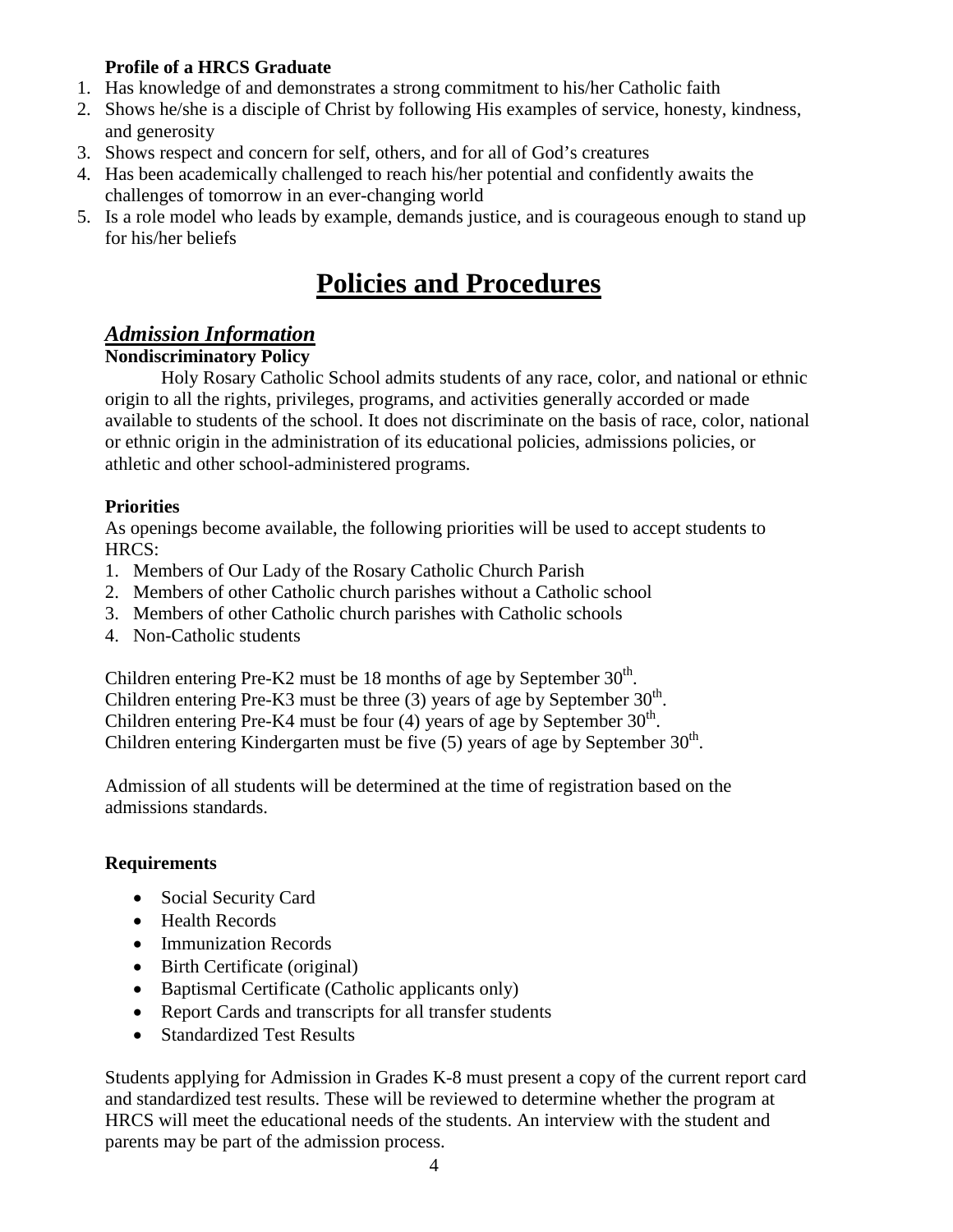All students will be given a trial period of not less than one semester in which to prove themselves both socially and academically. If during this trial period there are any problems, a student may be asked to withdraw his/her attendance at HRCS. The recommendation and decision of the school is final.

HRCS is limited in its human capital resources and will make *reasonable* accommodations for learning differences when possible. HRCS cannot accommodate students who have *extraordinary* learning differences. If after admission, the educational and/or behavioral needs of a student exceed what would be considered *reasonable*, the student may need to be separated from HRCS. This decision will be made in order for the student's educational and/or behavioral needs to be fully met in another educational setting. If the decision to separate the student from HRCS is made by the school, the student's tuition due would be prorated.

Non-Catholic students whose parents accept the mission and vision of Holy Rosary School will be accepted on a space-available basis. **Non-Catholic students are expected to attend and participate in all religious observances.**

#### *Academic Information*

#### **Curriculum**

The Diocesan curriculum guidelines, consistent with the State of Louisiana guidelines, are followed for the teaching of all secular subject areas. The entire curriculum for the Diocese of Houma-Thibodaux is posted on the diocesan website.

HRCS offers students opportunities for growth in the following major subjects:

#### **Handwriting**

Students in  $2<sup>nd</sup>$  grade will be starting to learn to write in cursive the  $2<sup>nd</sup>$  half of school and will continue into  $3<sup>rd</sup>$  grade.

#### L**anguage Arts**

Reading, English, Spelling, Vocabulary, Composition, Library Skills, and Appreciation of Literature

#### **Mathematics**

Mathematics Skills, Pre-Algebra

#### **Physical Education and 8th grade Health**

Physical fitness programs appropriate for each grade

#### **Religion**

Catholic doctrine and tradition, Bible study, Catholic Social Teaching, preparation for the reception of the Sacraments of Reconciliation and Eucharist

Liturgical services are held on Friday mornings (and other holy days of obligation) for the entire school community at 9:00am.

Students in  $5<sup>th</sup>$  grade take the ACRE (Assessment of Catechesis of Religious Education) test each spring.

#### **Science** General Sciences, Laboratory Experiences and Earth Science

#### **Social Studies**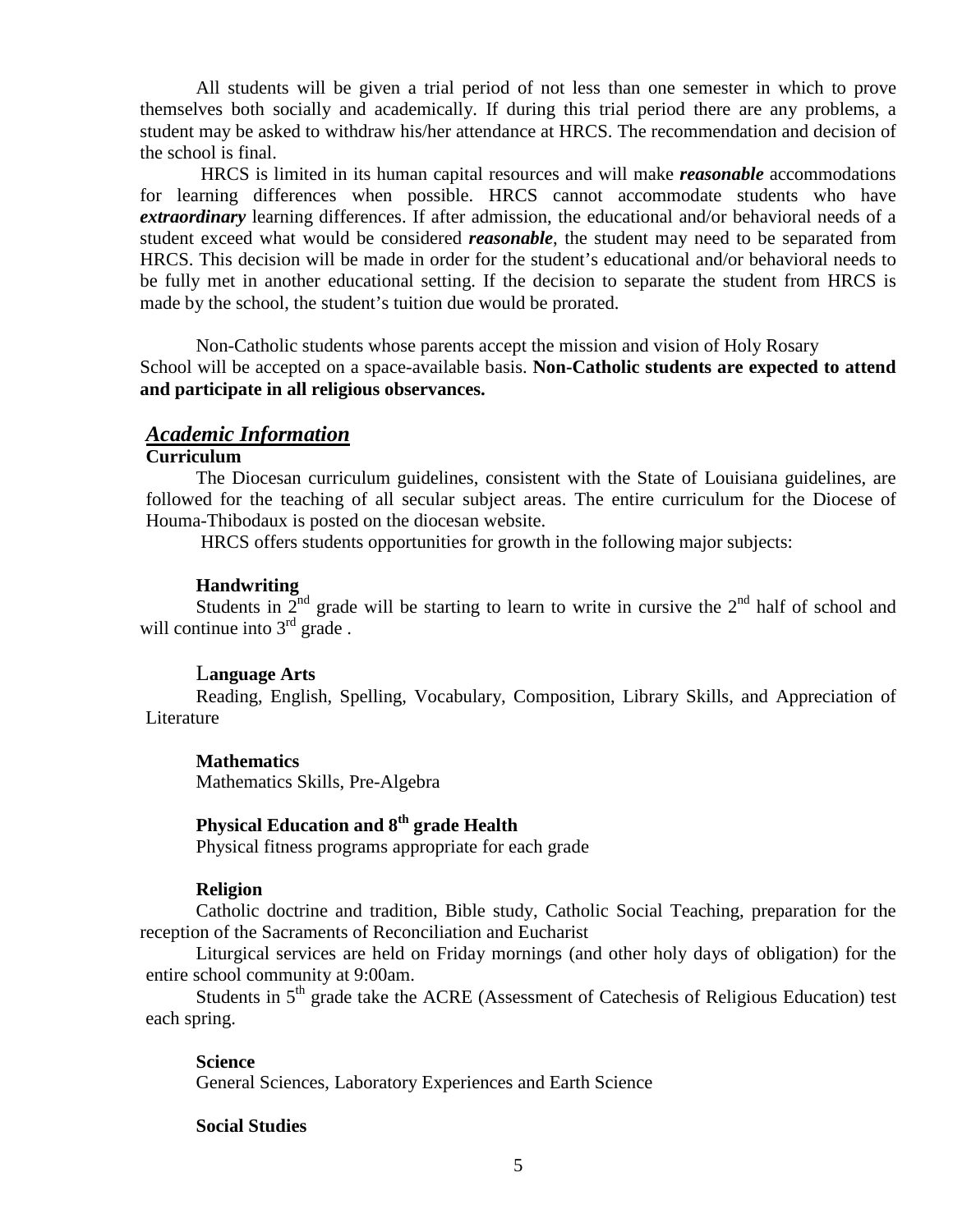History, Current Events, and World Geography

World Geography is a high school level course taken for high school credit. Upon successful completion of the course, students will earn a high school Carnegie unit which will appear on their final high school transcript. This course brings with it an elevated expectation of time and effort.

#### *Academic Probation*

A student whose academic performance indicates serious deficiencies may be placed on academic probation. Academic probation is for students who *can* learn, but choose *not* to learn. Students on academic probation will be placed on a two-week improvement plan. At the end of the two week period, the student's academic progress will be assessed. Students whose average is an F will not be allowed to participate in any sport or academic competition until the grade has improved to a passing grade of D (70% or higher).

#### *Absences*

HRCS follows applicable state laws regarding mandatory school attendance as mandated in Bulletin 741. All absences are designated as either excused or unexcused.

Holy Rosary's school day begins at 8:00 a.m. and concludes at 3:00 p.m.

**Students should be fever-free without the assistance of medication for 24 hours before returning to school.** Students who are sent home during the school day with a fever will not be allowed to return to school the next day as this would not allow for the 24 hour protection of the entire school community.

HRCS has a strict no-nit policy. Any student suspected of having head lice will be sent home. Upon student's return, proof of treatment must be provided to school. Please note that a parent must bring your child to school to show proof as well as witness a head check.

A written statement giving reasons for the absence or tardiness **must** be brought to the student's teacher upon the student's return. These notes/letters will be retained in the office for one year. Should absence for any reason other than illness seem imperative, parents are requested to consult with the principal and present a written reason for the absence.

The school calendar provides for extended weekends throughout the school year. Parents are encouraged to schedule trips or family outings during these times so as to eliminate the need to interrupt a child's learning process. Missed assignments are the student's responsibility.

#### **Medical Absences**

**Students who are absent due to illness have one day for each day of absence to make up the missed assignments, quizzes or tests. For example, a student who was absent three days would be given three school days to complete the missed work.**

Students who are absent on the day of scheduled test and/or quizzes are expected to take the tests and/or quizzes the day they return to school. Students who are absent on the date of a prescheduled project, essay, etc. are still expected to turn in the assignment on the **original due date**. These items may be dropped off at the office or brought in by a sibling.

When a student is absent due to illness, a parent may call the school office **before 10:00 a.m.** to arrange for homework assignments. Homework assignments may be picked up in between the hours of 2:00 p.m. and 3:00 p.m. Students may also receive missed assignments from their teacher when they return to school.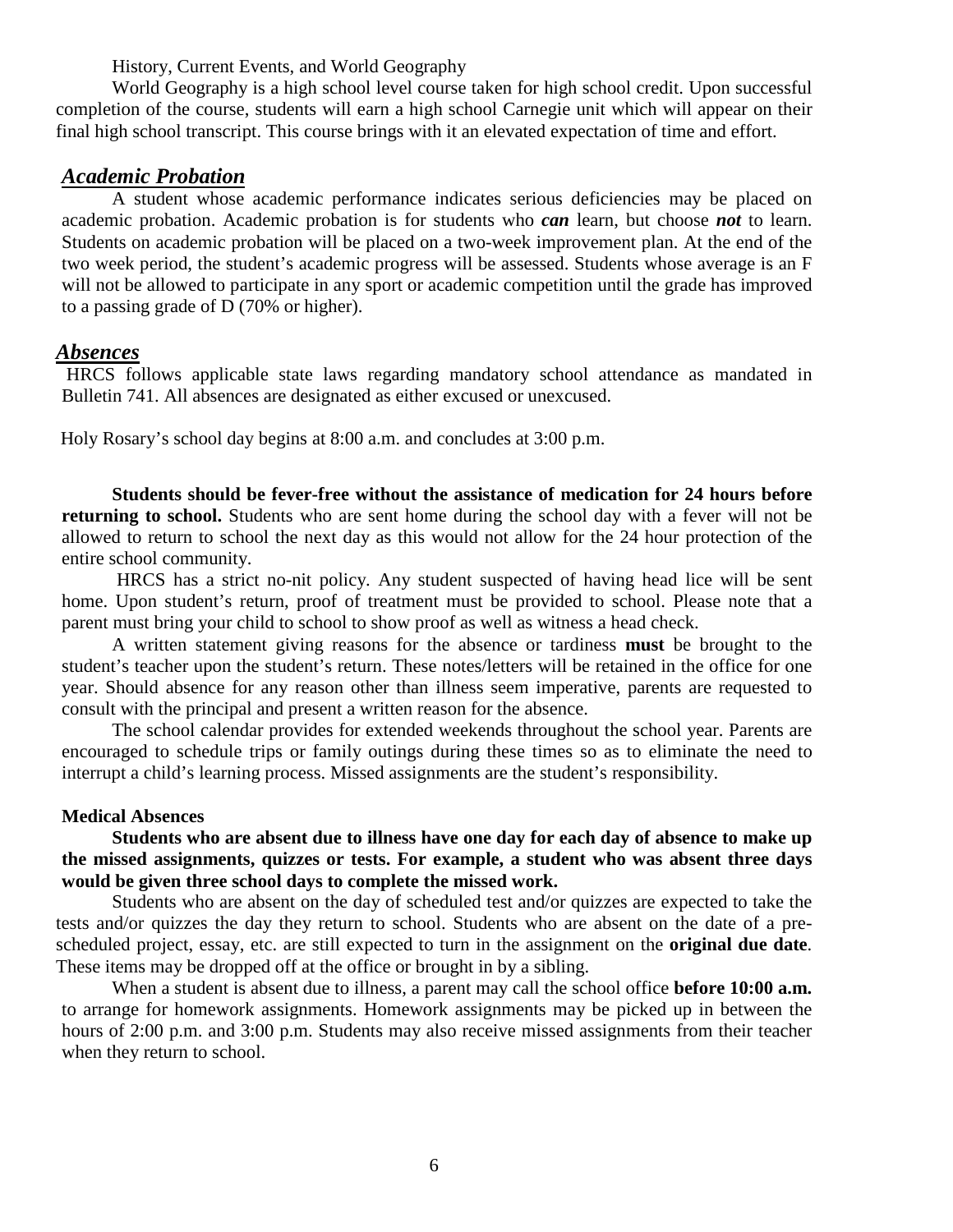#### **Unexcused Absences**

#### **Teachers are not required to give make-up tests or assignments for absences due to vacations. No assignment will be given in anticipation of the vacation. (See also** *Homework due to vacations/planned absences.)*

Arrangements for regular classroom tests missed because of an unexcused absence are to be made with the individual teachers. These tests must be taken on the date of return.

#### **Excessive Absences**

**Twenty (20) days or the equivalent of 20 days including tardies** can be cause for a student to be retained in the current grade for another year.

#### **Absence During the School Day**

Students needing medical appointments during school hours require a written excuse by the physician. Parents are required to sign out their child. If the child returns to school during the same school day, he/she must be signed back into school in the office. Students who miss 3 and a half hours of the school day will receive a half-day credit. Students must be present more than 3 and a half hours of the school day to receive a full day's credit.

#### *Medical and Allergy Policy*

HRCS does not employ a school nurse. Therefore, only life-saving, emergency medications such as inhalers and Epi-Pens® will be administered. Such medicines must be brought to the school office by the parent and must include the following:

- A current prescription label from the pharmacy must include the child's name, doctor's name, date filled, medication name, and dosage instructions.
- All emergency medications brought into the school office must be in a sealed package from the manufacturer.
- The package must contain the medical information insert from the manufacturer.
- **Parents and prescribing physicians are required to complete necessary forms.**

No medication of any form, prescription or nonprescription, will be allowed in a student's possession at any time. Cough drops, lip balms, essential oils, and hand sanitizers are prohibited on our school campus.

If non-emergency medication must be administered to a child during the school day, a parent must report to the school office and administer such medication personally.

HRCS recognizes that an allergy is an important condition affecting many school children and positively welcomes all pupils with allergies. Although we strive to provide a safe environment for all our students through careful following of regulations and medical recommendations, the school in no way guarantees that it is allergy-free.

This school encourages children with allergies to achieve their potential in all aspects of school life by having a clear policy that is understood by school staff and pupils. Teachers and new staff are also made aware of the policy. All staff who come into contact with children with allergies are provided with basic medical training on allergies. Training is updated as needed.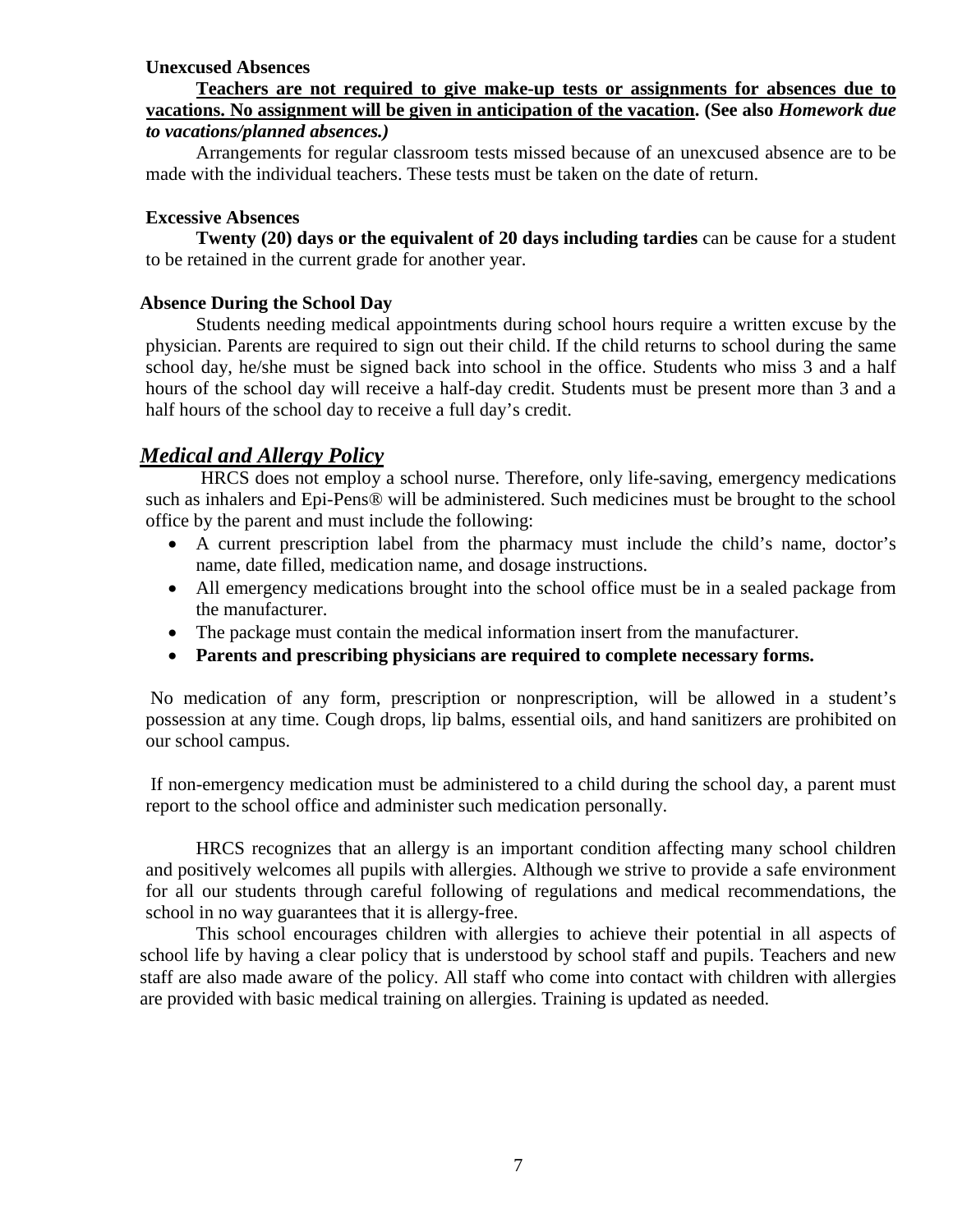#### *1. Asthma Medication*

Immediate access to reliever inhalers is vital. Parents are asked to ensure that the school is provided with a labeled spare reliever inhaler. All inhalers must be labeled with the child's name.

#### *2. Record Keeping*

At the beginning of each school year, or when a child joins HRCS, parents are asked to submit a child's medical record. From this information the school keeps its registry which is available for all school staff. If medication changes in between times, parents are required to inform the school.

#### *3. Food Allergy Policy*

HRCS recognizes that life-threatening food allergies are an important condition affecting many school children and positively welcomes all pupils with food allergies. In an attempt to minimize the incidence of life-threatening allergic reactions, HRCS will maintain a system-wide procedure for addressing life-threatening allergic reactions. HRCS will maintain an Emergency Action Plan for any student whose parent/guardian and physician have informed the school in writing that the student has a potentially life-threatening allergy. HRCS makes no claim to be a peanut-free facility.

#### *4. Classrooms*

Teachers must be familiar with the Emergency Action Plan of students in their classes and respond to emergencies as per the emergency protocol documented in the Emergency Action Plan.

In the event of a suspected allergic reaction where there is no known allergic history, the school's Emergency Response Plan will be activated. The emergency medical services will be called immediately as deemed necessary. Information will be kept about students' food allergies in the classroom and in the substitute emergency folder, accessible by teachers, substitutes or other responsible adults.

All teachers will be educated about the risk of food allergies.

Proper hand cleaning techniques will be taught and encouraged before and after the handling/consumption of food.

#### *1. Medication*

If a child must take any life-saving medication in school which is prescribed by a doctor, that medication must be sent to the School Office in the container received from the pharmacy, including the package insert, and must have on its label the following information:

- a. Child's name
- b. Name of doctor prescribing the child's medication
- c. Frequency
- d. Dose
- e. Date

All non-prescription medications (including cough drops, lip balm, Tums®, Tylenol®, essential oils, etc.) are prohibited.

#### *6. Field Trips*

Students with allergies who participate in school-sponsored field trips may face challenges to their physical health. HRCS will make reasonable accommodations for all students and will inform field trip chaperones regarding a student's allergy issues. Every effort will be made to provide a safe learning experience for all students. A field trip generally occurs in a less controlled environment where allergen triggers may be present. In the event that a parent is concerned about a child's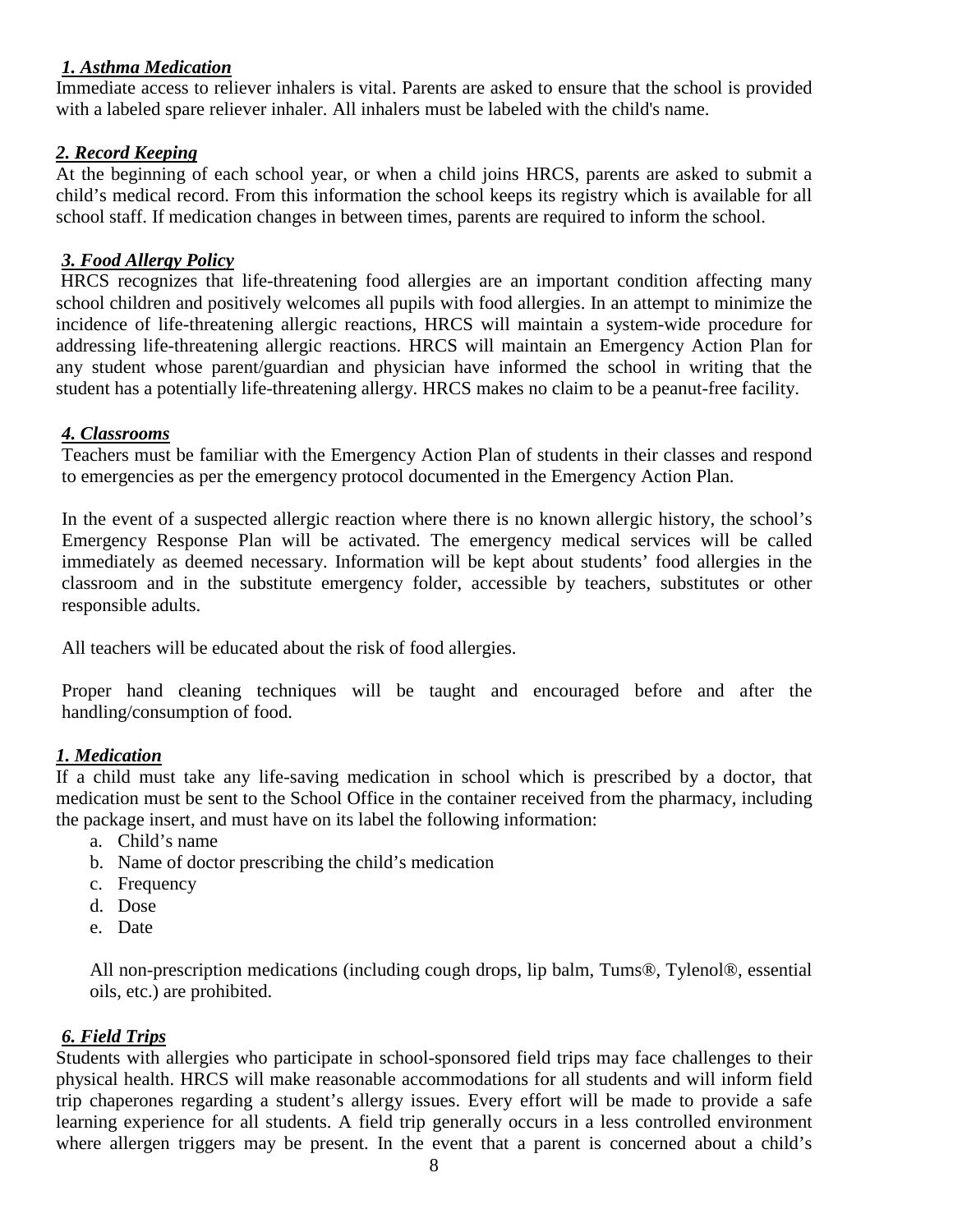presence on a field trip due to his/her special health needs, a parent may choose to keep their child at home on the day of the field trip.

#### *Accreditation*

HRCS is accredited by the State of Louisiana, the Southern Association of Colleges and Schools (SACS),

#### *Advisory Council*

The HRCS advisory council is a consultative body without authority to overturn decisions made by the school administration. The council serves in an advisory capacity to the administration. The administration is answerable to both the local church parish and the Diocese of Houma-Thibodaux regarding matters of facility ownership, operation, and finance.

#### *Awards*

**Honor Roll** students are those students in grades 1st through 8th who earn all A's, B's, and Satisfactory's (No C's) on their report cards during a 9-week period**. Principal's List** students are those students in grades 1st through 8th who earn all A's and Satisfactory's on their report card during a 9-week period.

#### **\*\*\*See page 15 for Grading Scale**

#### *Birthday Observances*

Students in Grades Pre-K2 through  $8<sup>th</sup>$  grade may come to school dressed in appropriate jeans, t-shirt, and closed toe/heel shoes on their birthday or half-birthday (if their birthday falls during the summer months). There will be no dress down days on Mass Days, students may choose another day during the week. In addition, birthday treats may be brought to school for students in **Grades Pre-K2 through Kindergarten only**. All treats should be pre-packaged with ingredients listed on the package and dropped off at the school office by 10:00 a.m. Gifts and decorations are not allowed.

#### **\*\*\*See page 26 for Dress Down Guidelines**

#### *Buckley Amendment*

HRCS recognizes the Buckley Amendment (Family Education Rights and Privacy Act) in regard to privacy of student records and the rights of non-custodial parents. It is the responsibility of the parents to share any official custodial information decided through the courts. Official custodial agreements will be kept in a confidential file in the office of the principal. In the absence of any court document, the school will view each parent as having full legal custody of his/her child. In the absence of a court order to the contrary, non-custodial parents have the right to receive records about their child's academic progress or lack thereof. The school reserves the right to charge a shipping and processing fee for extra records sent to more than one home address.

Be advised that if a teacher is subpoenaed to testify in a child custody case, the parent will need to pay the cost of a substitute teacher and any other costs associated with the testimony (mileage, parking, food, etc.). It is a great benefit to the child to have both parents involved in his/her education.

#### *Bullying, Hazing and Cyberbullying*

HRCS attempts to provide a safe environment for all individuals. Verbal or written threats made against the physical or emotional well-being of any individual are taken very seriously. Students making such threats **(seriously or in jest or online)** may face detention, suspension, and/or expulsion.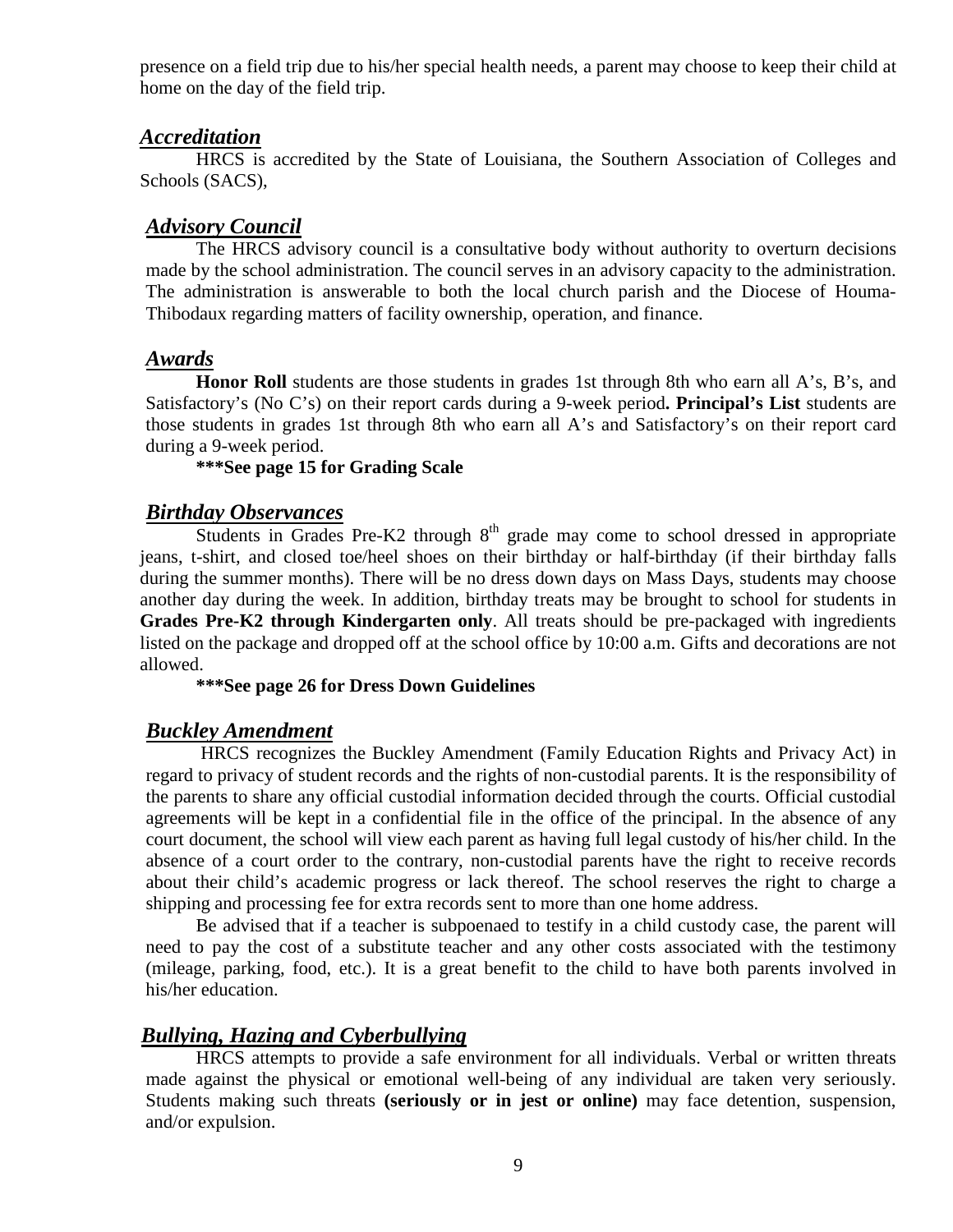#### *Car Line*

Any student not arriving at school via a Lafourche Parish school bus is required to arrive in the car line by 7:55 am. Lafourche parish buses take precedence over personal vehicles.

All cars must have a student's name clearly displayed in the front windshield of the car. Initial signs will be provided by the school. Students are called to the pick-up area by duty teachers. Please pull through the car line and park in front of church to buckle your child into his/her seat.

Parents are asked to remain in their cars and to proceed through the regular carline process. Students are not allowed to walk to a parked car without a teacher or administrator escort.

Parents are asked to pay close attention during the carline process. **By law, cell phones may not be used at this time.** Please follow the traffic directions given by the teachers on duty.

It is the responsibility of the parent to contact the school before 2:30 p. m. when there is a change to the student's regular end of day transportation.

Homeroom teachers should be advised in writing if a child is to go home by a different means on a given day.

#### *Cheating*

Cheating of any type will not be tolerated. Students who choose to cheat face a failing grade of zero, detention, suspension, and/or expulsion. A student athlete or student involved in extracurricular activities who is involved in cheating will also be unable to participate in sports/extracurricular competition.

#### *Child Abuse Laws*

HRCS abides by the Child Abuse laws of the State of Louisiana. This law mandates that all cases of **suspected** abuse and/or neglect be reported to Child Protective Services.

#### *Conduct*

In accordance with the stated philosophy of the school, which emphasizes deep respect for the human dignity and uniqueness of every individual, each student will be considerate of the rights of others in all interactions. All students are expected to cooperate with the spirit and policies of the school which are designed to foster mature development and personal responsibility. This requires courtesy in all personal relationships, promptness in fulfilling obligations, concern for the environment, and many other factors which the students' sense of appropriateness will indicate to them.

The principal or pastor reserves the right to determine the appropriateness of an action if any doubt arises.

Items such as, but not limited to, e-cigarettes, questionable books and pictures, knives, guns, matches, cigarettes, toys, hand sanitizers, trading cards, laser lights, CDs, cameras, or anything that would detract from a learning situation are not allowed at school at any time. **Key chains and toys may not be attached to student backpacks. Rolling school bags are not permitted.**

The school administration, in accordance with state laws, will determine the appropriate disciplinary measures to be taken concerning the presence of these items in the school. **Items taken away from students will be returned to the parent(s)/guardian(s) on the last day of the school year.**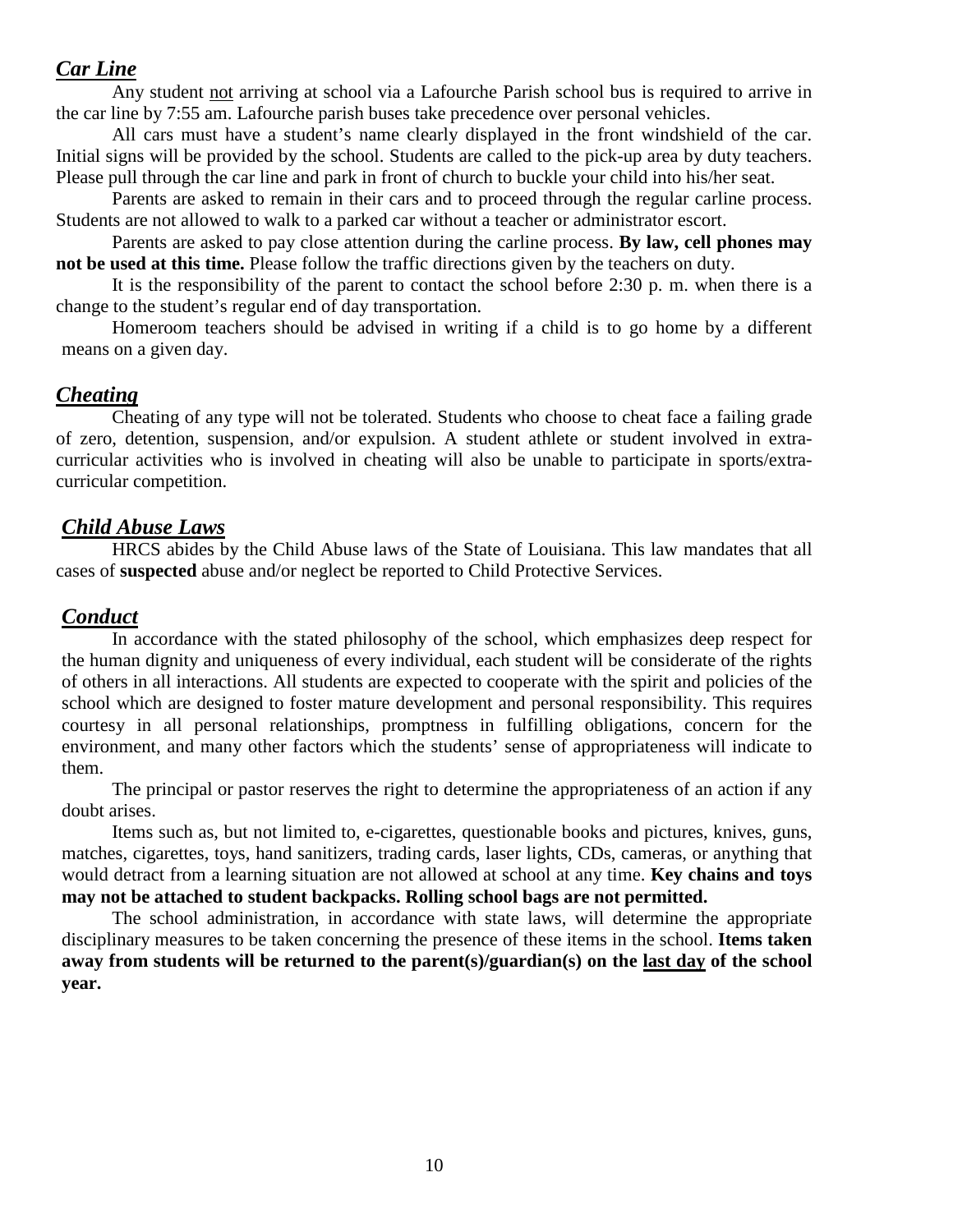#### *Crisis Plan*

HRCS has implemented a "crisis plan" in case of a lockdown emergency. Our Emergency Notification System will be activated as soon as safely possible to keep all parents informed during the event. **During a lockdown no student will be admitted or released from campus.** All teachers and staff are aware of the procedure to follow to keep your children safe.

In the event of an emergency, circumstances permitting, the building will be evacuated and students will be moved to a designated secure location. If an off-campus evacuation is necessary, parents will be notified and advised as the situation is resolved. Students will not be released until administration deems the circumstances safe.

#### *Discipline*

The discipline at HRCS aims to form Christian character through Gospel values. Because the school is Catholic, each child learns to grow in:

> Respect for God, Respect for Self, Respect for Others. Respect for Property.

Discipline in a Catholic school is basically a structure, which leads to self-discipline directed toward discipleship and service. This policy reflects our Christian approach to discipline and behavior and is founded on the principles of Justice, Reconciliation and Forgiveness. Discipline is the responsibility of each individual student. It has the two-fold purpose of providing for the common good and individual good. Discipline helps all students contribute to a school atmosphere that provides the maximum learning environment. Respect for adults and fellow students, respect for property, obedience, awareness of the needs of others and the effort to develop self-directed behavior are expected of each student.

Any member of the HRCS faculty and staff are able to record a disciplinary infraction against a student. Disciplinary infraction forms, once completed, will be maintained in the student's conduct file for the entire school year.

When the disciplinary infraction is of a serious nature that requires corrective action, the staff member will record the student's disciplinary infraction on an office referral and will forward the form to the administrative office for review. The issuance of a referral form will result in disciplinary actions as determined by the administration.

#### **Detention**

Detention may be issued for a breach of classroom and/or school rules. Parents are provided with a Referral Form with written notification of the detention. The day, date, and time of the detention are at the discretion of the Principal. **Detention takes precedence over appointments, practices, lessons, tutoring, ballgames, etc.**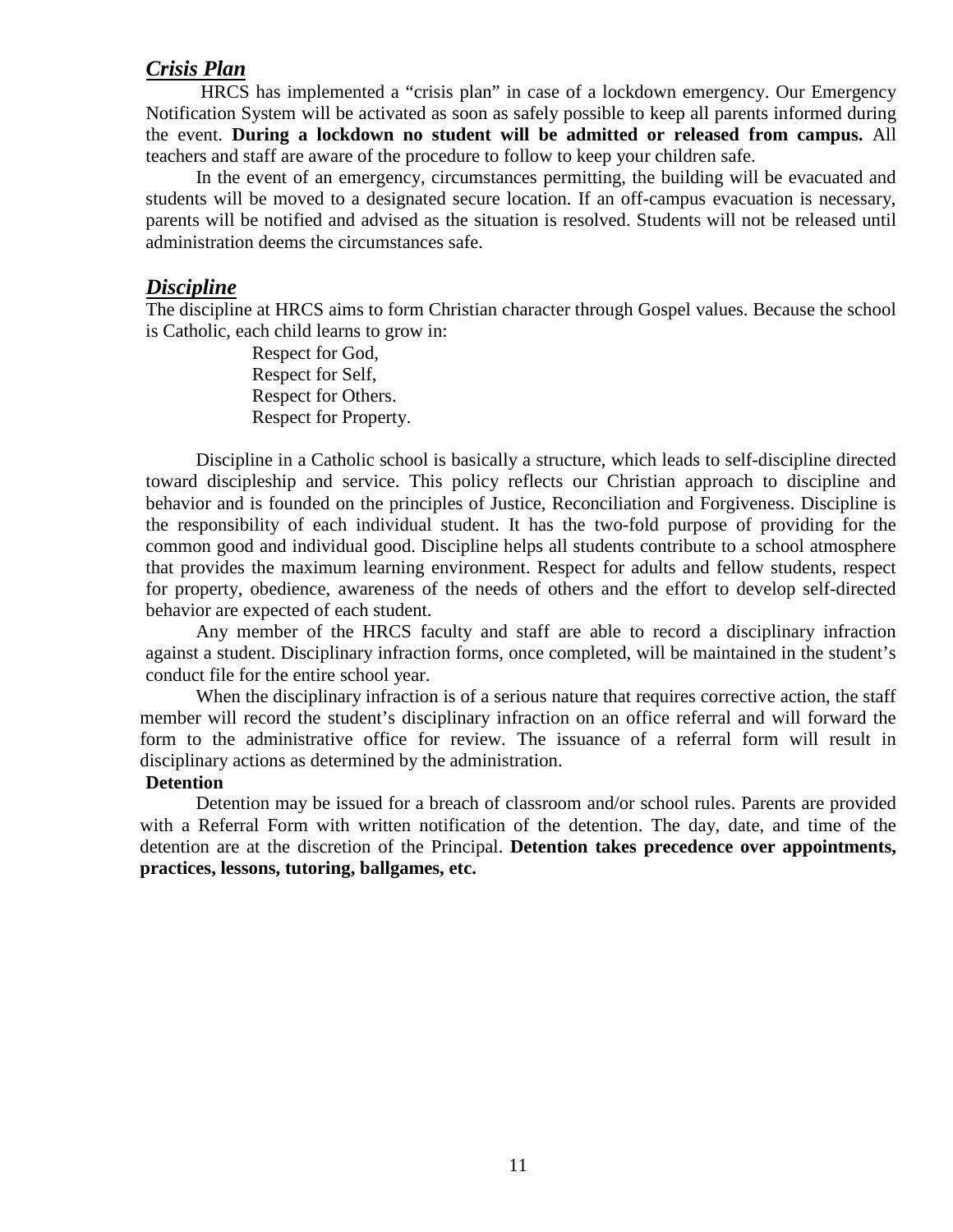#### **Suspension**

Students who are given an in-school suspension will be required to report to school each day and work in a classroom under teacher supervision. Students who receive an out-of-school suspension will not be allowed on campus or to participate in any extra-curricular activities during the time of their suspension. Students must complete and turn in all missed classwork and take tests from the days of suspension on the day following the suspension.

#### *Expulsion*

Expulsion is an extremely serious matter. Students who pose a threat to themselves or to others may be expelled from HRCS. Students who have been expelled will not be allowed to return to the school for any reason without prior permission from the Principal.

Students whose parents have violated the Parents as Partners agreement in this handbook may also be excluded from HRCS.

#### *Drugs and Alcohol*

Students who possess drugs and/or alcohol at school or at any school function face suspension and/or expulsion.

#### *Emergency Drills*

State Law requires that **fire drills** be held monthly. During the fire drills, students should follow these regulations:

- 1. Rise in silence when the alarm sounds;
- 2. Close windows and doors;
- 3. Walk to the assigned place briskly, in single file at all times, and in silence;
- 4. Stand facing away from the building;
- 5. Return to building when signal is given.

**Tornado drills** are held periodically. The procedures are:

- 1. Rise in silence when the alarm sounds;
- 2. Walk briskly to the assigned place in single file;
- 3. Sit, face wall, and put hands over head;
- 4. Return to classroom when signal is given.

#### *Facebook®, Instagram*®, **Snapchat®** *and other Social Media Postings of Student Photographs*

HRCS works to protect the confidentiality rights of all students. The Family Education Rights and Privacy Act of 1973 (FERPA) and the Child Protection Act of 2012 (CPA) were designed to protect personally identifiable information of minors. HRCS adheres to these laws in its attempt to protect the privacy rights of all students. As a result, the parents of students enrolled at HRCS are forbidden from posting photographs taken at school-sponsored events that include the images of students other than their own on their personal Facebook®, Instagram®, Snapchat®, etc. page. Such postings are a violation of the Holy Rosary's adherence to FERPA and the Child Protection Act. The students of parents who post such photos may be separated from HRCS.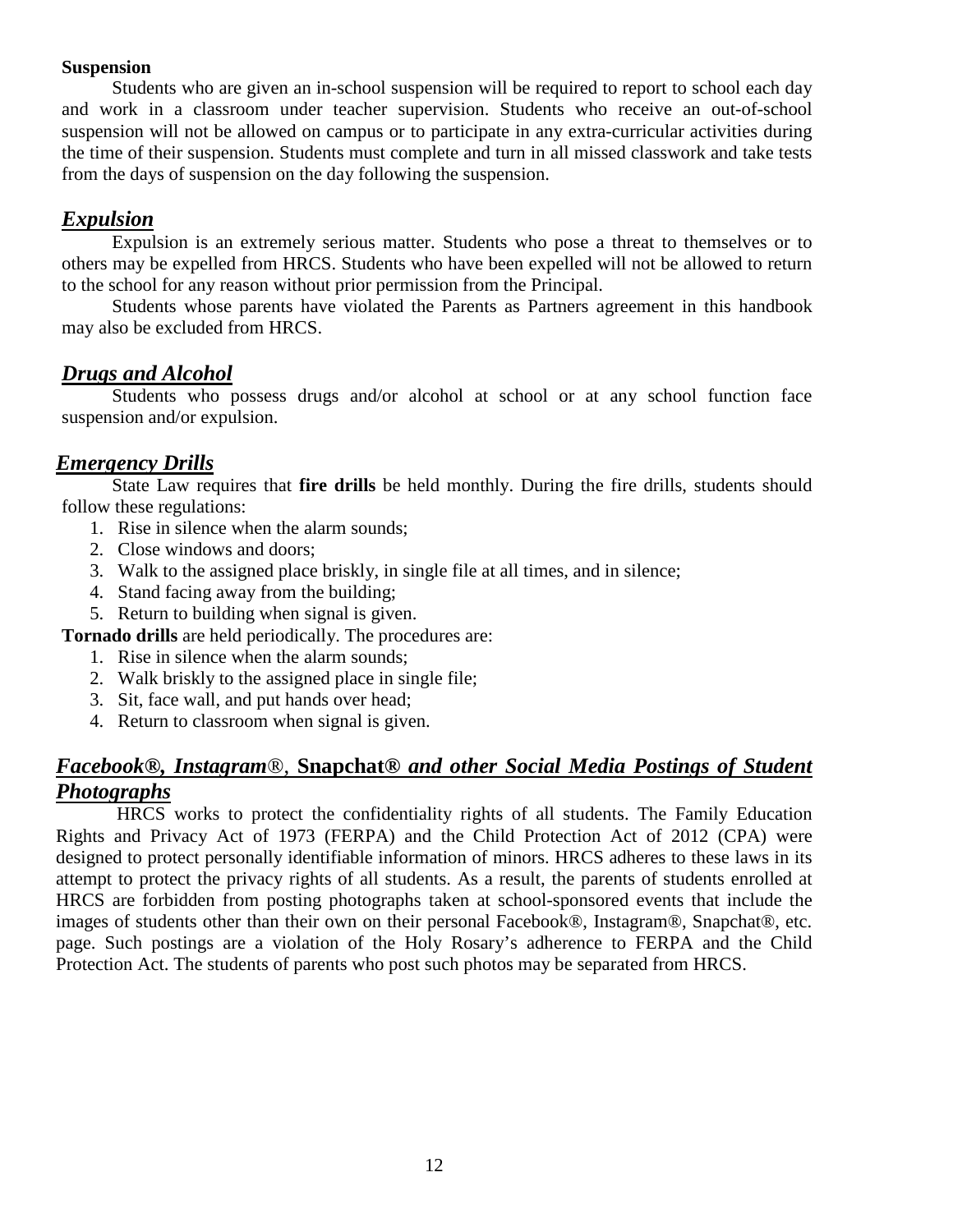#### *Field Trips*

- 1. Field trips are designed to correlate with teaching units and to achieve curricular goals.
- 2. Field trips are re-evaluated each year to determine the compatibility of the field trip with curricular goals.
- 3. A field trip is a privilege and not a right.
- 4. There are no "traditional" field trips. Class participation in a particular field trip over consecutive years does not mean that this trip has become a school tradition.
- 5. All grades do not always have the same number of field trips.
- 6. Field trips are permissible for all grades when advanced planning, location, and the experience assure a successful learning opportunity.
- 7. Individual teachers, in consultation with the aadministration, reserve the right to restrict or deny student participation on any field trip due to, but not limited to, poor academic performance and/or poor conduct.
- 8. A written **official permission slip**, signed by the parent, is required before a child will be permitted to attend a field trip activity. Verbal permission **cannot** be accepted. Permission slips will not be accepted beyond the assigned due date.
- 9. A **telephone call** will **not** be accepted in lieu of the proper field trip permission slip.
- 10. Parents may refuse to permit their child from participating in a field trip by stating so on the proper form. Students who do not attend a field trip will remain at school and will be required to complete any given assignments.
- 11. Students who are participating in the field trip must ride the bus to and from the field trip with their class. Students not on the bus may not participate in the field trip and will be counted absent for the day.
- 12. All monies collected for the field trip are **non-refundable.**
- 13. **Cell phones** and other electronic devices are **not allowed** on field trips unless otherwise directed by the teacher and/or administration.
- 14. All chaperones must be Safe Environment trained and hold a current Safe Environment certificate.
- 15. Parents who are not approved chaperones may not drive their car to a field trip destination with the plan of accompanying the class on the field trip.
- 16. Parents who chaperone a field trip may not bring pre-school or school-age siblings on the field trip.
- 17. All chaperones must be 25 years of age or older.
- 18. All students must wear the official school spirit shirt with school uniform shorts, pants, or blue jeans unless otherwise approved.

#### *Financial Obligations*

State Bank provides low-interest tuition loans for those who prefer to pay monthly. Loan forms may be obtained from the school office. Tuition loans are offered in the spring semester for the upcoming school year. Signing a tuition loan results in tuition for the upcoming year being considered paid for registration purposes. Registration, book, and computer fees are not eligible for financing.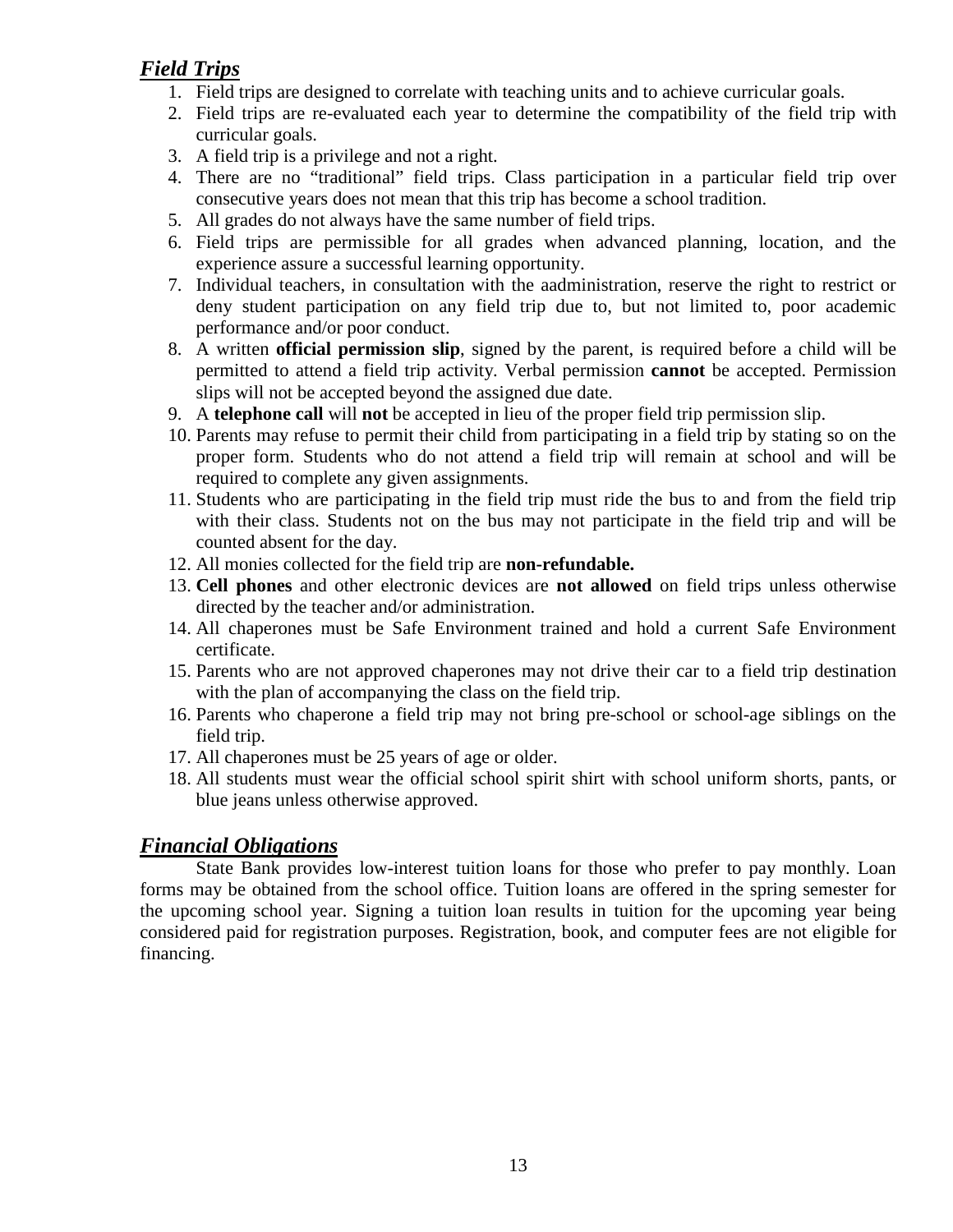**Registration Fee**: **(non-refundable)**……………….………….... \$400.00

- $\bullet$  \$125.00 book fee
- \$100.00 technology fee
- \$125.00 supply fee
- \$50.00 property/maintenance fee

#### **NSF / Late Fees**

There will be a \$25 returned check fee for all checks made payable to HRCS that do not clear the bank.

A \$100.00 late fee will be assessed for any current student who does not register by the given deadline.

A \$100.00 late fee will be assessed per student per month for non-payment of full tuition by the given deadline.

#### **FINANCIAL ASSISTANCE FORMS are available in the school office. Louisiana Believes scholarships and ARETE scholarships may be available.**

#### **Delinquent Loans**

Tuition loans that are thirty days delinquent will result in a notice of delinquency/default being sent to the responsible party. Failure to pay the amounts due within fifteen days of receipt of notice will result in the student being dropped from the school's enrollment. Nonrefundable past-due tuition amounts will be turned over for collection. Dropping from enrollment does not clear past due tuition debt. Delinquent tuition loans or past due tuition amounts may result in the following consequences:

- Inability to register for upcoming school year
- Inability to apply for a tuition loan for the upcoming school year
- Inability to obtain a report card, student records, or transcript
- Ineligibility for awards

#### **Withdrawal Policy**

Registration, fees are nonrefundable. HRCS must be advised in writing of a student's withdrawal. Students who withdraw from enrollment during the first half of the school year may receive partial tuition refunds, payable within thirty days at the following rate:

- Withdrawal between the first day of class and September 30…………….....80% refund
- Withdrawal between October 1 and November 30 ………………..………..60% refund
- Withdrawal between December 1 and Mid term………………………..…20% refund
- Withdrawal after mid-term .………………………………. 0% refund

**The school will not forward records for students who withdraw with an outstanding balance.**

#### **A RETURN FEE OF \$25.00 WILL BE ASSESSED TO YOUR ACCOUNT FOR ANY RETURNED TUITION PAYMENT. PLEASE ADDRESS ALL TUITION QUESTIONS TO THE SCHOOL ACCOUNTING**

#### **OFFICE at (985) 693-3342.**

\*\*\*In the event of a natural disaster, disease outbreak or any other circumstances which, in the judgement of the school administration, make it infeasible, unsafe or otherwise imprudent to continue campus-based education, school shall resume as soon as practical via distance learning and/or other methods adopted and/or developed by the school administration and faculty. Due to continuing financial obligations relating to operational costs, including administrative, faculty, and staff salaries, there shall be no suspension, reduction or refund of tuition or applicable fees.\*\*\*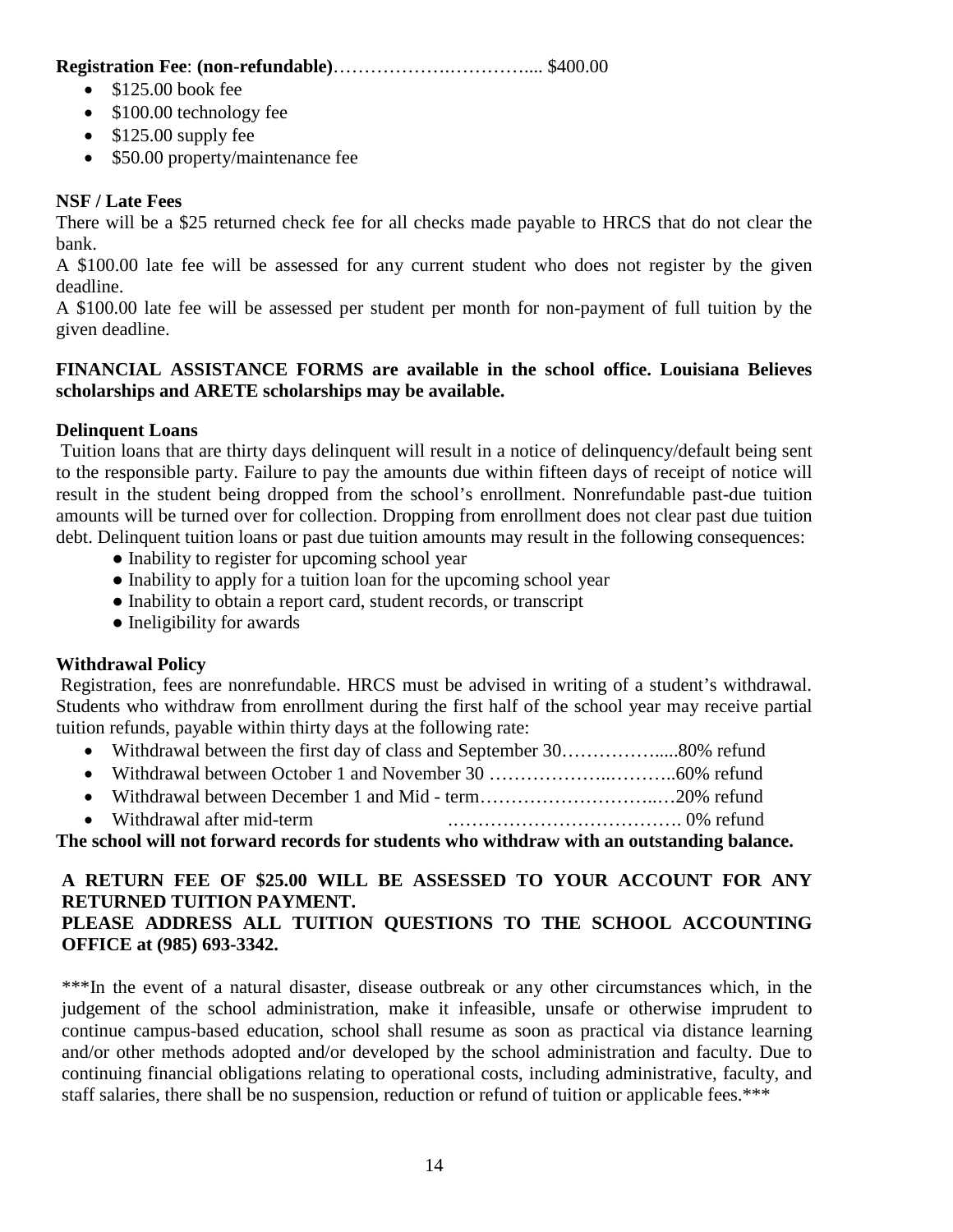#### *Firearms – Act 833*

Act 833 of 1991 regular session of the Louisiana Legislature makes the carrying of a firearm by a student or non-student on school property a crime. The crime is defined as the intentional possession of any firearm by a student or non-student on school campus during regular school hours or on a parish-owned school bus. Whoever is convicted of the crime of carrying a firearm by a student or non-student on school property is subject to a maximum penalty of imprisonment at hard labor for not more than five days. The law exempts from its provision a federal, state, or local law enforcement officer or a school official or employee acting during the normal course of employment, or a student acting under the direction of a school official or employee. The law also requires that the principal notify the parents of any student who is arrested for carrying a weapon on campus.

#### *Gifts and Invitations*

Invitations for personal parties may only be distributed at school if an invitation is extended to ALL students, all girls, or all boys in the student's class.

Students should not exchange individual gifts at school. This gesture only creates hurt feelings among other students.

#### *Grading Scale*

| $A = 94 - 100$    |                                       |
|-------------------|---------------------------------------|
| $B = 86 - 93$     | S - Satisfactory                      |
| $C = 78 - 85$     | <b>IN</b> - <b>Improvement</b> Needed |
| $D = 70 - 77$     | $U$ – Unsatisfactory                  |
| $F = 69$ or below |                                       |

#### *Gum*

Students should not chew gum at school at any time. Disciplinary action will occur for students who are chewing gum during the course of the school day.

#### *Harassment and Hazing*

Harassment of any type is not tolerated. The principal investigates all complaints of harassment. Students involved in harassing behavior face detention, suspension, and/or expulsion.

#### *Home-School Communication*

In order to insure that all communication from school reaches home in a timely manner, HRCS uses PlusPortals®. Official school-wide emergency communications are sent using the PlusPortals® emergency notification system. It is imperative that your contact information be kept current and on file in the school office at all times.

Please refrain from contacting teachers via text message or on social media regarding your child as it is against diocesan policy.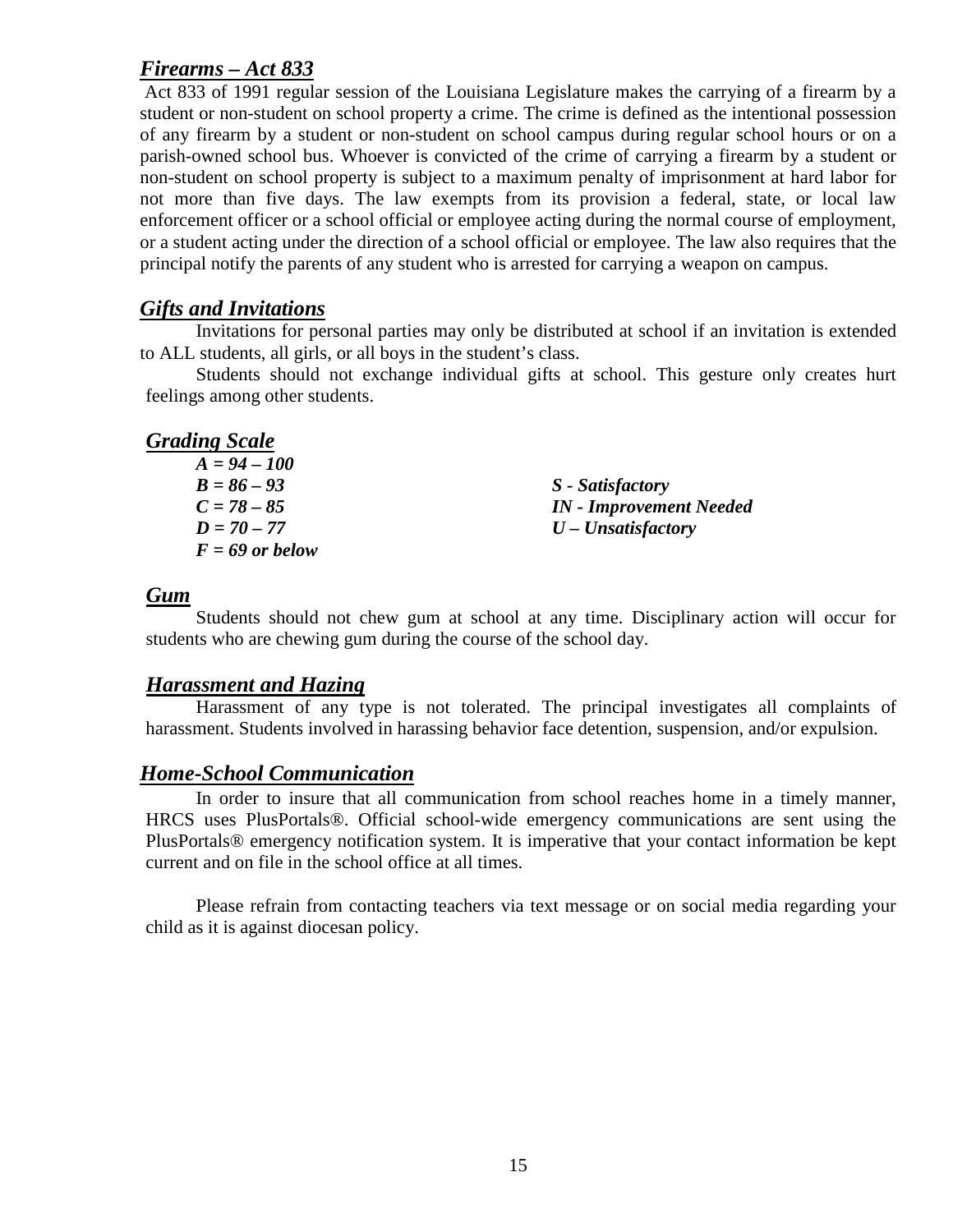#### *Homework*

Formal home-study is assigned to help students become self-reliant and self-directed. Assignments are designed to reinforce daily lessons, to supplement and enrich class work, and to prepare for certain lessons through various experiences.

To ensure the success of the student, the following disciplinary infractions must not be allowed to continue; therefore, **failure to complete homework** within a 9-week period will result in the following:

- The  $5<sup>th</sup>$  infraction will result in after-school detention.
- The  $6<sup>th</sup>$  infraction will result in in-school suspension.

**Failure to complete homework will also result in a deduction from the subject matter grade for which the homework was due. The amount of deduction will depend upon the point value of the particular missed homework.**

#### **Homework during Vacations/Planned Absences**

The school calendar provides for extended weekends throughout the school year. Parents are encouraged to schedule trips or family outings during these times so as to eliminate the need to interrupt a child's learning process. Missed assignments are the student's responsibility.

#### **No assignment will be given in anticipation of the vacation nor will the teacher be expected to reteach a lesson or missed concepts. There will be no exceptions to this policy.**

#### *Immunizations*

All students enrolled in HRCS must have current immunizations. The only exemption to the policy is in the event that a student has an illness or medical condition that would compromise his/her life by being immunized. Documentation of a compromising condition, such as (but not limited to) leukemia must be presented prior to the first day of the school year. Immunization records are required to be kept current.

No student seeking to enter any school shall be required to comply with this section if the student's parent submits either a written statement from a physician stating that the procedure is contraindicated for medical reasons, or a written dissent from the student's parent or guardian is presented.

In the event of an outbreak of a vaccine-preventable disease at the location of a school, the principal is empowered, upon the recommendation of the Office of Public Health, to exclude from attendance unimmunized students until the appropriate disease incubation period has expired or the unimmunized person presents evidence of immunization.

#### *Items Brought To School*

HRCS is not responsible for loss or damage to any items brought to school by a student. This includes all electronic devices.

#### *Library*

The school has a well-equipped automated library. Students are encouraged to use the library for curricular enrichment and pleasure reading. The following rules are to be observed:

- 1. Borrowed books are to be returned on time and in good condition.
- 2. Books damaged or lost must be paid for by the student before any other materials may be checked out. Students who have lost or damaged books do not receive progress reports or quarterly report cards until their account is cleared.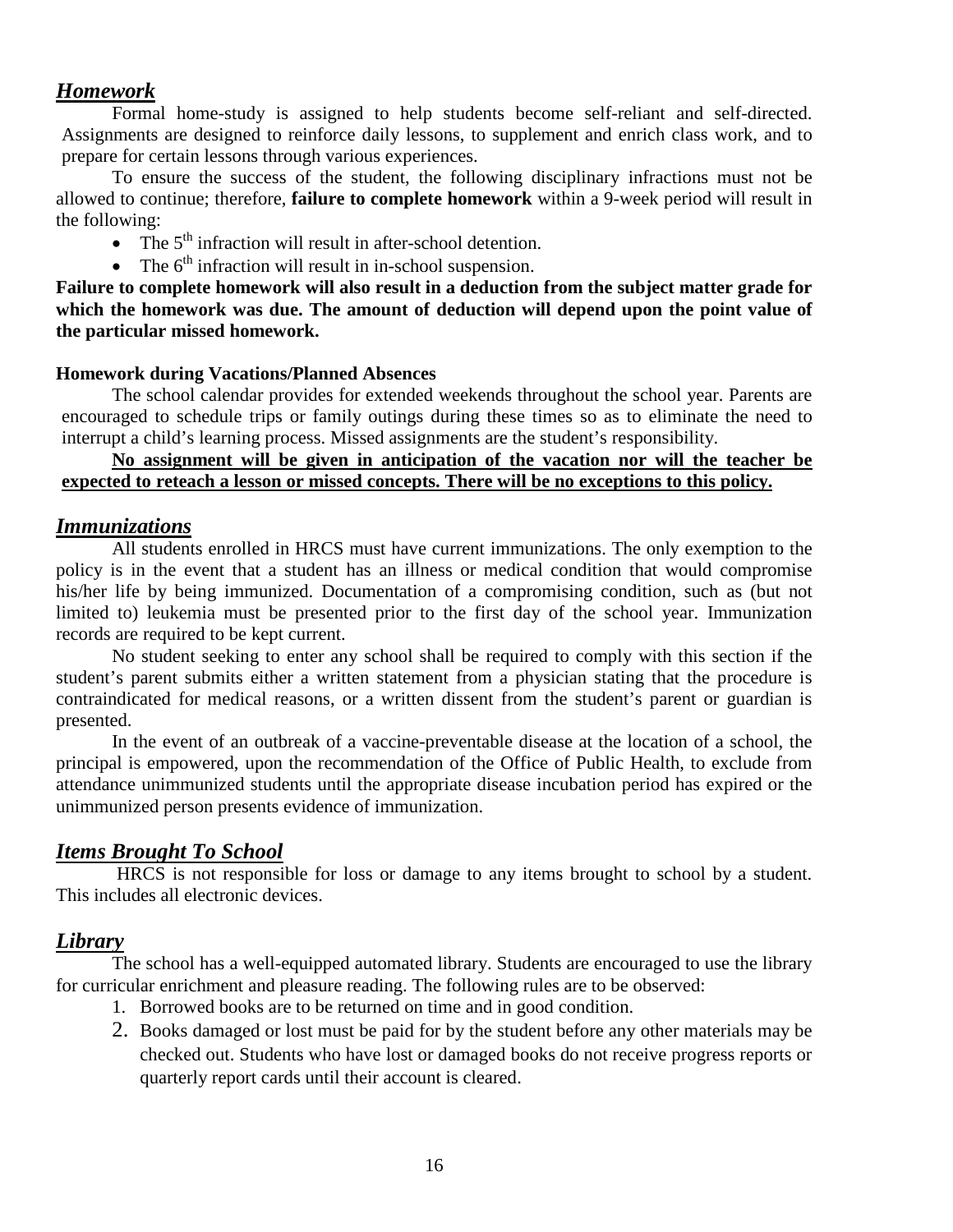#### *Lunch Program*

- 1. The HRCS cafeteria participates in the Archdiocese of New Orleans Food Service Program. The staff prepares well-balanced meals daily. Students in grades  $3^{rd} - 8^{th}$  may either select a hot meal or sandwich.
- 2. The cafeteria provides breakfast for all students from 7:30 a.m. 7:50 a.m. each day.
- **3. Lunch Money must be paid in full by the first day of school. If you want your child to eat breakfast or have seconds, extra money must be put in their account. No one will be allowed to eat breakfast or have seconds unless additional money to cover the cost of these items is in the student's account.**
- 4. Please be advised that the school does not dictate cafeteria policy. Its management, though cooperating with us, is separate from the school. Therefore, cafeteria-related questions about menus, allergy substitutions should be directed to the cafeteria manager. Students who cannot drink milk must provide the cafeteria manager with the special form from the cafeteria and signed by the doctor at the beginning of each school year in order to substitute for juice or water.
- 5. Parents requesting to send their child with a lunch from home should present an excuse signed by the doctor stating the reason.
- 6. When available, students in grades 3-8 utilizing cafeteria services are allowed to buy extra food and special items assuming there is sufficient money in their account.
- 7. Students bringing their own lunch must adhere to the Cafeteria policy. A menu is put on the portal each month. Because of health concerns students who are allowed to bring lunch will not be allowed to "trade" food. Lunch bags must be navy blue and not oversized. Students will be passing through the lunch line and will be able to pick up napkins, straws and utensils. The lunch should be a balanced meal; no soft drinks. Their dessert should be a fruit or fruit alternative. However, when the cafeteria has a cookie or chips, the student may have these items with their lunch. Only milk, juice, or water is allowed and can be bought in the cafeteria. The school is not allowed to heat lunches. Food cannot be brought in restaurant containers and wrappers. If these guidelines are not followed, the school's federal funds for the lunch program will be jeopardized.
- 8. Free and reduced lunches are available if qualifications are met. You may go online at www.schoolcafe.org. Our participation in the free and reduced lunch program helps our overall program in that more state money can be allotted per plate through state funds. Names are strictly confidential.

#### *Off-Campus Conduct*

The administration of HRCS reserves the right to discipline its students for disruptions during the academic day or for off-campus behavior that is not in line with behavior expectations of its students during the course of the school day. This off-campus behavior includes, but is not limited to, cyber-bullying.

#### *Office Records*

Parents/Guardians are requested to notify the School Office in writing of any change of address, custody arrangements, home telephone numbers, cell phone numbers, business phone numbers, e-mail addresses and/or phone numbers of emergency contacts. This will guarantee that office records are accurate, complete, and up-to-date.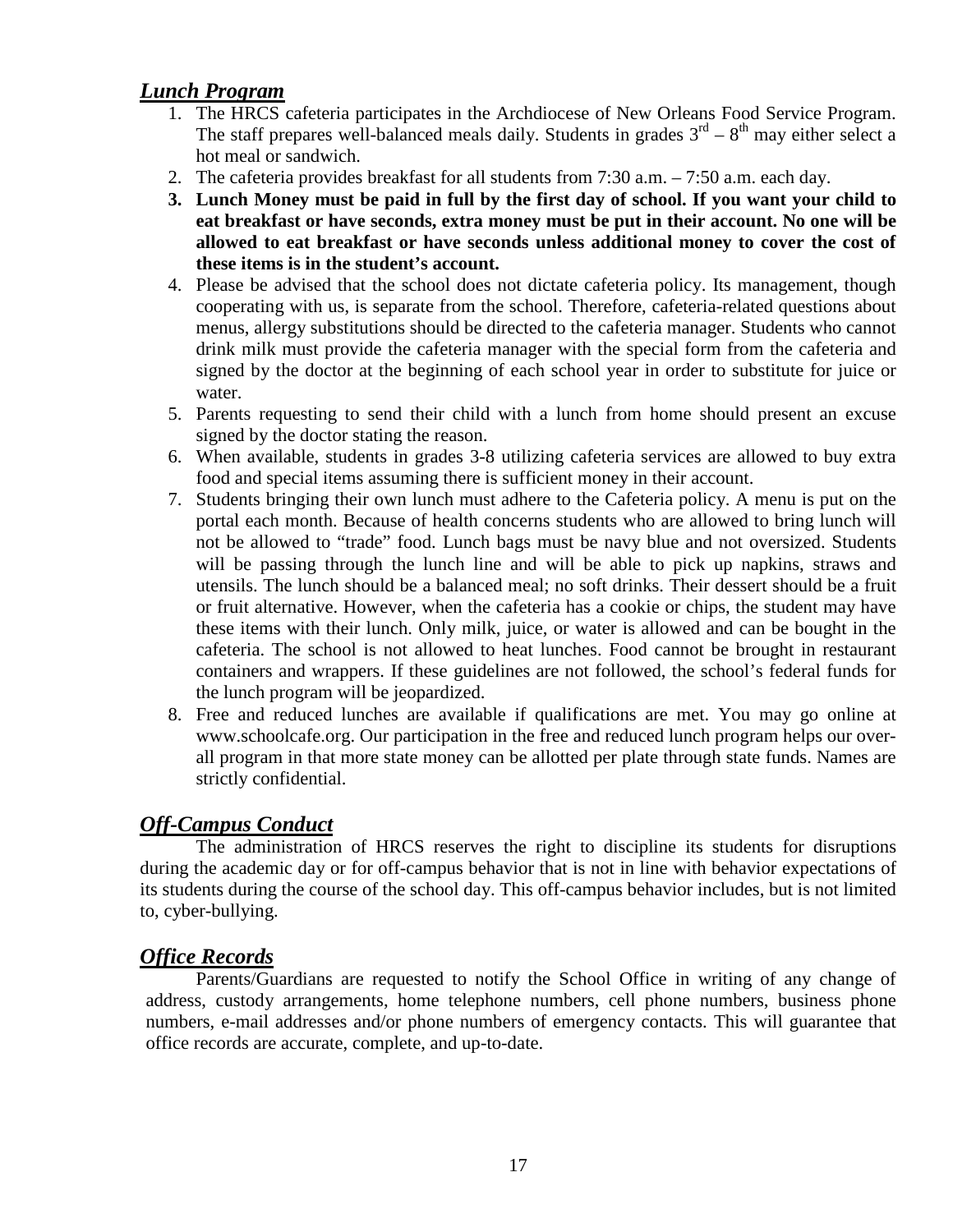#### *Parents As Partners*

As partners in the educational process at HRCS, we ask parents to meet these expectations:

- To set rules, times, and limits so that your child:
	- $\checkmark$  Gets to bed early on school nights
	- $\checkmark$  Arrives at school on time and is picked up on time at the end of the day
	- $\checkmark$  Is dressed according to the school dress code and is groomed well
	- $\checkmark$  Completes assignments on time
- To actively participate in school activities
- To see that the student pays for any damage to school books or property due to carelessness or neglect on the part of the student
- To notify the school with a written note when the student has been absent or tardy; these notes are kept for one year.
- To notify the school office of any changes of address or important phone numbers
- To meet all financial obligations to the school
- To inform the school of any special situation regarding the student's well-being, safety, and health
- To complete and return to school any requested information promptly
- To read school notes, newsletters, and to utilize PlusPortals® and show interest in the student's total education
- To support the religious and educational goals of the school
- To attend mass and teach the Catholic faith by word and example
- To support and cooperate with the discipline policy of the school
- To treat teachers with respect and courtesy in discussing student problems
- To never post negative comments about students, teachers, or the administration on social media

#### *The Parent's Role in Education*

We at HRCS consider it a privilege to work with parents in the education of children because we believe parents are the primary educators of their children. Therefore, it is your right and your duty to become the primary role models for the development of your child's life---physically, mentally, spiritually, emotionally, and psychologically. Your choice of HRCS involves a commitment and exhibits a concern for helping your child to recognize God as the greatest good in his/her life.

**Good example is the strongest teacher. Your personal relationship with God, with each other, and with the church community will affect the way your child relates to God and others**. Ideals taught in school are not well rooted in the child unless these are nurtured by the example of good Catholic/Christian morality and by an honest personal relationship with God in your family life.

Once you have chosen to enter into a partnership with us at HRCS, we trust you will be loyal to this commitment. During these formative years (Pre-K to 8), your child needs constant support from both parents and faculty in order to develop his/her moral, intellectual, social, cultural, and physical endowment. Neither parents nor teachers can afford to doubt the sincerity of the efforts of their educational partner in the quest of challenging yet nourishing the student to reach his/her potential.

It is vital that both parents and teachers remember that allowing oneself to be caught between the student and the other partner will never have positive results. **To divide authority between school and home or within the home will only teach disrespect of all authority**.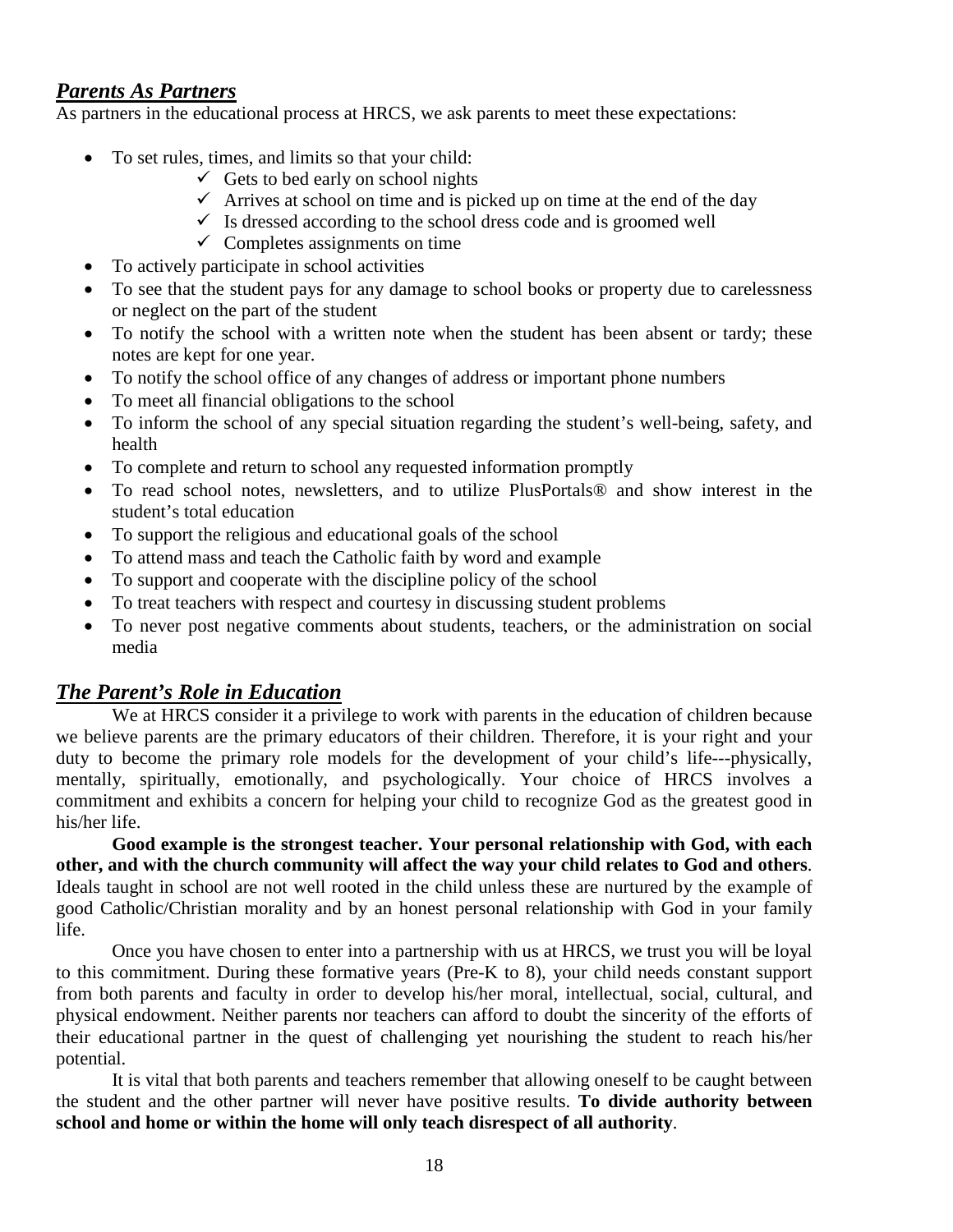If there is an incident at school, you as a parent must make investigation of the complete story your first step. Evidence of mutual respect between parents and teachers will model good mature behavior and relationships. Talking negatively about a child's teacher at home will only create an attitude of distrust toward the teacher, the school, and the parent.

Students are naturally eager to grow and learn. However, sometimes in the process of maturation new interests may cause them to lose focus. As this natural process occurs, the student needs both understanding and discipline. At times, your child may perceive discipline as restrictive. However, it is boundaries and limits which provide a young person with both guidance and security.

It is essential that a child take responsibility for grades he/she has earned and be accountable for homework, long-term assignments, major tests, service projects, and all other assignments. Parents are encouraged to let their child experience a logical consequence for an inappropriate action or behavior. This responsibility also extends to times of absence.

Together, let us begin this year with a commitment to partnership as we support one another in helping your child to become the best person he/she is capable of becoming.

#### *Parent-Teacher Committee*

HRCS Parent-Teacher Committee works to support and enhance the educational ministry of the school. Fund-raising, parent education, and building community are goals of this organization

#### *Promotion Policy/Retention/Transfer Policy*

Advancement to the next grade in HRCS is based on a student's daily performance, test results, recommendations of teachers, and the student's ability to complete work successfully.

Promotion to the next grade depends on successful completion of all subject areas. The Administration may recommend the repetition of a grade, tutoring, or summer school classes as requirement for promotion when, after conferences with teachers and parents, it is believed that such action will better prepare the student academically or emotionally for the next grade.

In order to pass a subject for the year, a student must have earned at least a D average after averaging the grades of each of the four nine weeks. Even with a D average in a subject, any students in  $1<sup>st</sup>$  through  $8<sup>th</sup>$  grade who fails the fourth nine weeks period may fail that subject for the year, regardless of prior 9-week grades.

#### *Report Cards/Progress Reports*

**Report Cards** are important tools for communication. Report Cards will be issued four times during the academic school year or every 9-weeks. **Progress Reports** are always available on PlusPortals®.

No student will be given a Report Card if tuition, library fines or cafeteria fees are in arrears.

#### *Returning to School After Dismissal*

Students are not permitted to return to the school building or enter a classroom after the 3:00 p.m. dismissal. Students who choose to return to school after 3:00 p.m. face detention, suspension, or expulsion. This policy is designed for the protection of your child in addition to helping your child to become more organized and personally responsible.

#### *Sacramental Program*

The sacramental life of the children of the Catholic tradition is an important component of the religion program at HRCS. Preparations for two sacraments, Reconciliation and Eucharist in Grade 2 form the core of instruction. In accordance with the diocesan guidelines, candidates for First Eucharist will receive the sacrament of Reconciliation prior to First Eucharist.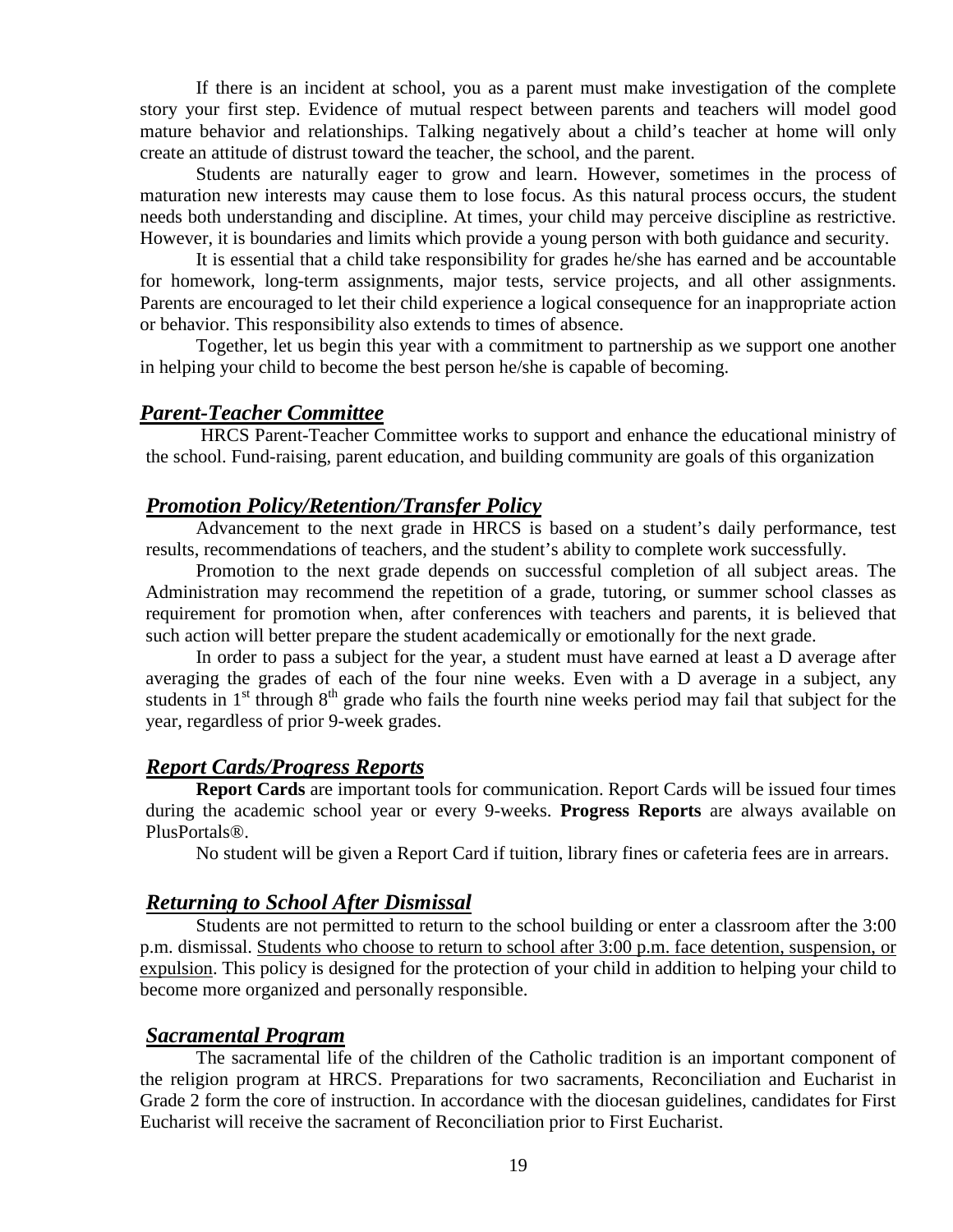Parents are required to be active partners in the preparation of their children for these sacraments. The sacraments of Reconciliation and Eucharist are only conferred to students baptized in the Roman Catholic tradition.

#### *Safe Environment Training*

All persons who plan to have contact with the students of HRCS through activities such as volunteering, assisting in the classroom, or attending field trips must participate in the Diocesan Safe Environment program in order to be granted permission to engage in those activities. Safe Environment training must be completed and approved by the Diocese of Houma-Thibodaux prior to the event. Please contact the school office for further information.

#### *School Hours*

Grades Pre-K -  $8^{th}$ : 8:00 a.m.-3:00 p.m. Students not on campus at 8:00 a.m. are considered tardy. Students who arrive by carline must be dropped off by 7:55 am.

At HRCS, we work in partnership with parents to enable each child to develop as an independent learner. Parents should allow their child(ren) to enter the school building on their own each morning. Various classes invite parent involvement or visitation on particular occasions.

Teachers are on duty at 7:30 a.m. to supervise arrivals and until 3:30 p.m. or until all students have left campus.

Prayer and afternoon announcements begin at 2:30 p.m. each day.

Parents are to make arrangements for their child(ren) to arrive at school on time and be picked up at dismissal time.

#### *School Office Hours*

The school office is open on all school days from **7:30 a.m. – 3:30 p.m.**

#### *School Property*

The parent of a child who carelessly destroys or damages any furniture, equipment, buildings, or anyone's personal property will be obligated to pay the full amount of repairs and labor or replacement. Writing in textbooks is not permitted. The student will pay a fine or replacement for damaged or lost texts or library books before any final reports, transcripts, or grades are presented.

#### *Search*

The school reserves the right to search personal property brought on school grounds or at school functions. This includes cell phones and other electronic devices.

#### *Sexting*

Students involved in possession or transmission of inappropriate photos on their cell phones or other electronic devices face suspension and/or expulsion. In accordance with the law, the Lafourche Parish Sheriff's Office will be notified.

#### *Smoking*

Smoking of any type is not allowed on campus. This includes the use of e-cigarettes. Cigars, cigarettes, pipes, tobacco of any type, marijuana, e-cigarettes, or vapors are not permitted on campus.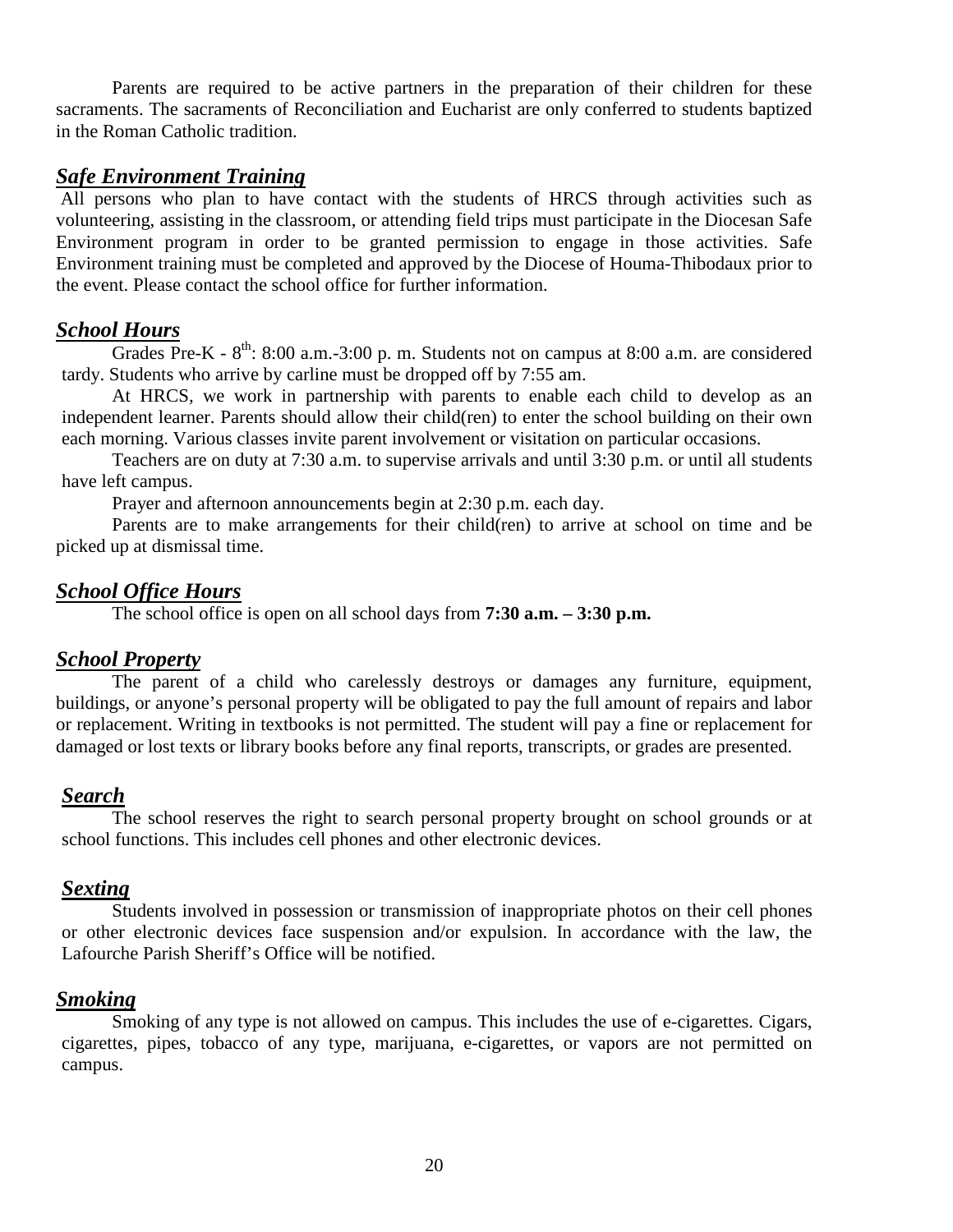#### *Social Media*

Engagement in online social media, such as, but not limited to, Facebook®, Instagram®, Snapchat®, etc. may result in disciplinary actions if the content of the student or parent's blog includes defamatory comments regarding the school, the faculty, other students, other parents, or the parish.

Unless written permission is granted, a student may not record either teachers or administrators.

No parent or student should open a Facebook®, Instagram®, Snapchat®, etc. account under the name of the school or in reference to the school, faculty, or administration. The **only official** HRCS Facebook® page is the one created and monitored by the HRCS administration. Group informational apps such as GroupMe® or Remind® are allowed only if established by the classroom teacher who will remain the administrator of the account. A parent who chooses to create such an account may subject his/her child(ren) to separation from the school.

#### *Social Media Contract*

Students and parents of HRCS will be required to sign the Social Media Contract, a copy of which is printed below:

Social Media, such as Facebook, Twitter, Vine, YouTube, etc. are powerful tools of communication that can significantly impact your personal reputation and the reputation of HRCS. You and your parent/guardian must read and sign this contract acknowledging that as a student of HRCS, you will use Social Media responsibly.

- Always be authentic. Be honest about your identity.
- Never pretend to be someone else when posting personally or as a student of Holy Rosary.
- Think twice before posting. Privacy does not exist in the world of Social Media. Consider what could happen if a post becomes widely known and how that may reflect your reputation, the reputation of your family and friends, the reputation of another student, and the reputation of your school. The information you place online could jeopardize your future when applying to college, a job, or your future at Holy Rosary.
- Use integrity when posting. Avoid posting pictures of yourself or other students in compromising situations, such as participating in underage drinking, smoking, drug use, or other illegal and/or immoral behaviors.
- If you don't want an administrator or teacher to see it, don't post it on social media.
- Be respectful and thoughtful. As a student of Holy Rosary, be aware of the school's commitment to showing respect and dignity for all people. Treat others the way you would like them to treat you while posting to Social Media sites.
- Know the rules and the policies of the Social Media sites in which you participate.
- Do not engage in Cyberbullying. Cyberbullying is the willful and repeated bullying or harassment of another person or persons through the medium of Social Media, which includes electronic text.
- Do not post threats to yourself or others. All threats will be taken seriously and handled by administration.
- Violation of this Social Contract may result in disciplinary action from administration of HRCS.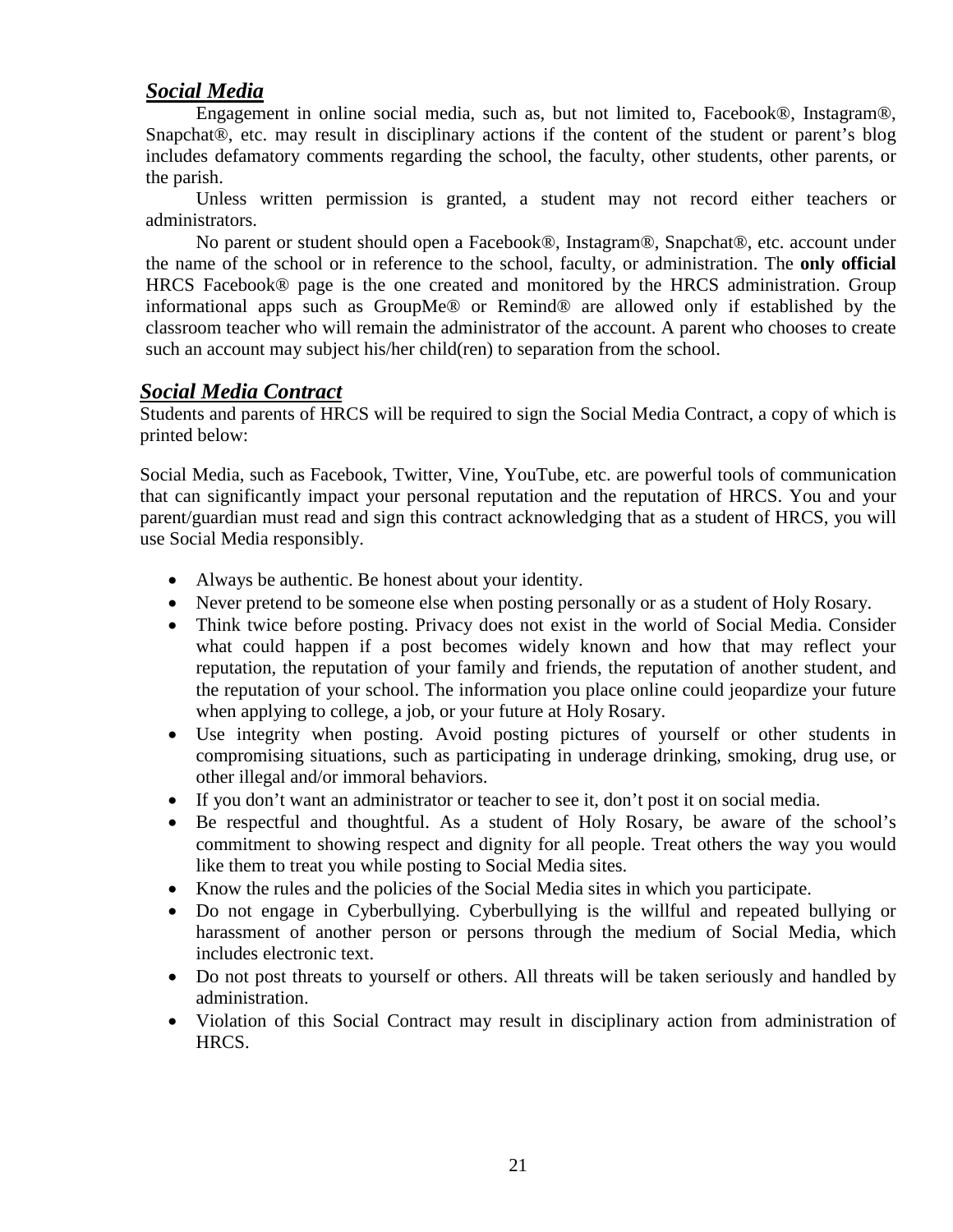#### *Student Records*

HRCS adheres to the Buckley Amendment (Family Education Rights and Privacy) regarding access to student records. Records of students transferring to other schools will only be sent through the US Mail. No records will be given to parents to transport to the new school.

Students requesting records/transcripts/recommendations must make a five school-day request to the School Office. All forms should be submitted to the HRCS Office for distribution. Completed forms will be sent via the U.S. Mail. Special handling will require that all postal fees be paid by the parents.

#### **HRCS reserves the right to withhold academic records of students whose financial commitment is in arrears.**

#### *Tardy Arrivals*

HRCS begins its school day at 8:00 a.m. promptly. Instructional time begins immediately following the morning bell. Any student who is not on campus at the morning bell will be considered tardy and must be signed in to school in the office by a parent/guardian. A student is considered tardy even during our outdoor morning assemblies.

#### *Technology Concerns*

**Blogs:** Engagement in online blogs such as, but not limited to, Facebook®, etc. may result in disciplinary actions (including expulsion) if the content of the student's or parent's blog includes defamatory comments regarding the school, the faculty, other students or the parish. Parents should refrain from creating a class/grade Facebook® page without the written authorization of the principal. Negative or defamatory comments about the school, the faculty, other students, or the parish made on a parent's Facebook® page may result in the children of the parent being separated from the school. In the event that a student is involuntarily separated from the school, there will be no reimbursement for tuition and/or fees.

**Cell Phones:** At no time during the day should a cell phone be in a student's possession. **Items taken away from students for a second time will be returned to the parent(s)/guardian(s) on the last day of the school year.**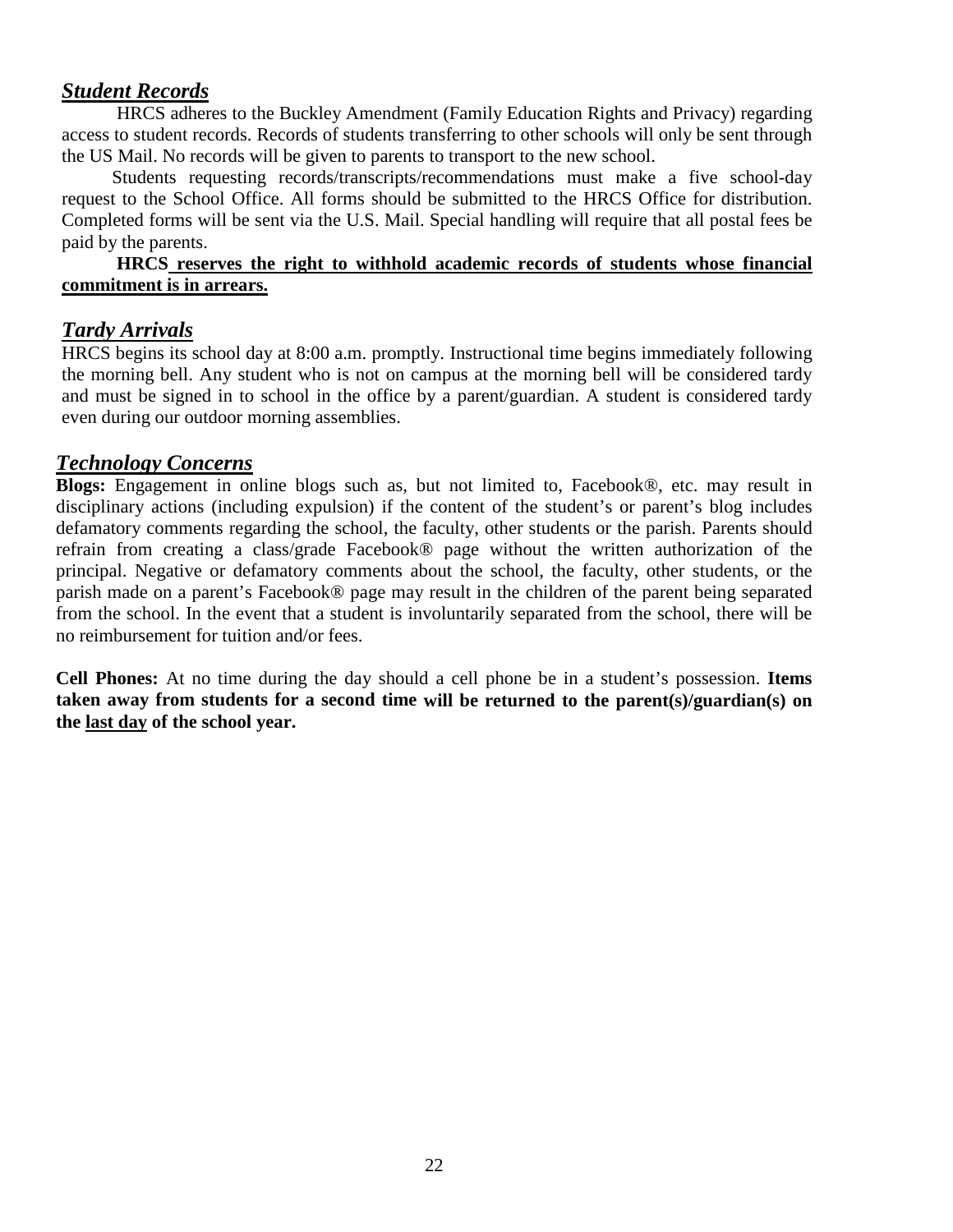#### **Technology Use Agreement**

Students and parents will be required to sign a copy of the technology use agreement, a copy of which follows below:

All electronic communications to or from **HRCS** shall reflect the Christian and educational principles upon which the school and Diocese of Houma-Thibodaux are founded. Access to the Internet is made available to students, teachers, and staff. Histories of use are monitored, filtered, and censored by the Archdiocese of New Orleans, which is CIPA (Children's Internet Protection Act) compliant. The goal of Internet use is to promote educational excellence by facilitating research, resource sharing, innovation and communication.

#### **Unacceptable Internet use will consist of, but not be limited to the following**:

- A. Transmitting, accessing, printing, downloading or uploading any material which might be deemed abusive, hateful, degrading, demeaning, derogatory, or defamatory, (i.e., cyber bullying);
- B. Vandalizing, damaging, disabling, or gaining unauthorized access to the Internet or another person's computer, files, data, or materials;
- C. Vandalizing, damaging, disabling, or gaining unauthorized access to district- or buildingowned computer systems, files, data, or materials;
- D. Unauthorized accessing, printing, downloading of files to or from the Internet or other personal devices. (i.e., jump drives, disks, etc.)
- E. Engaging in any unauthorized commercial or business activity;
- F. Unauthorized online game playing;
- G. Gaining access to inappropriate sites, as deemed by administration, including but not limited to chat rooms, instant messaging, Facebook, Twitter, Blogs, personal e-mail accounts, etc.;
- H. Sharing passwords, using another student's password, or allowing another student access to their computer accounts or files.
- I. Bypassing applicable security restrictions, whether or not they are built into the operating system or network, and whether or not they can be circumvented by technical means.

#### **Any action which compromises the school's integrity, on or off campus, will be cause for corrective measures.**

#### **Students are to report to the principal any inappropriate communication initiated by a teacher or other school employee.**

Inappropriate use may result in denial of access and will be dealt with according to HRCS disciplinary policy or as deemed appropriate by administration.

The student will be responsible for damage occurring to any and all electronic equipment as a result of student misuse or abuse at the discretion of the administration.

#### *Telephone*

Permission to use the telephone must be obtained from the school secretary. Students must submit a note from their teacher. The office phone is a business phone and students are permitted to use it only in case of an emergency. Forgotten homework, athletic equipment, etc. do not constitute emergencies. Students should NEVER use the teacher's cell phone to make a telephone call.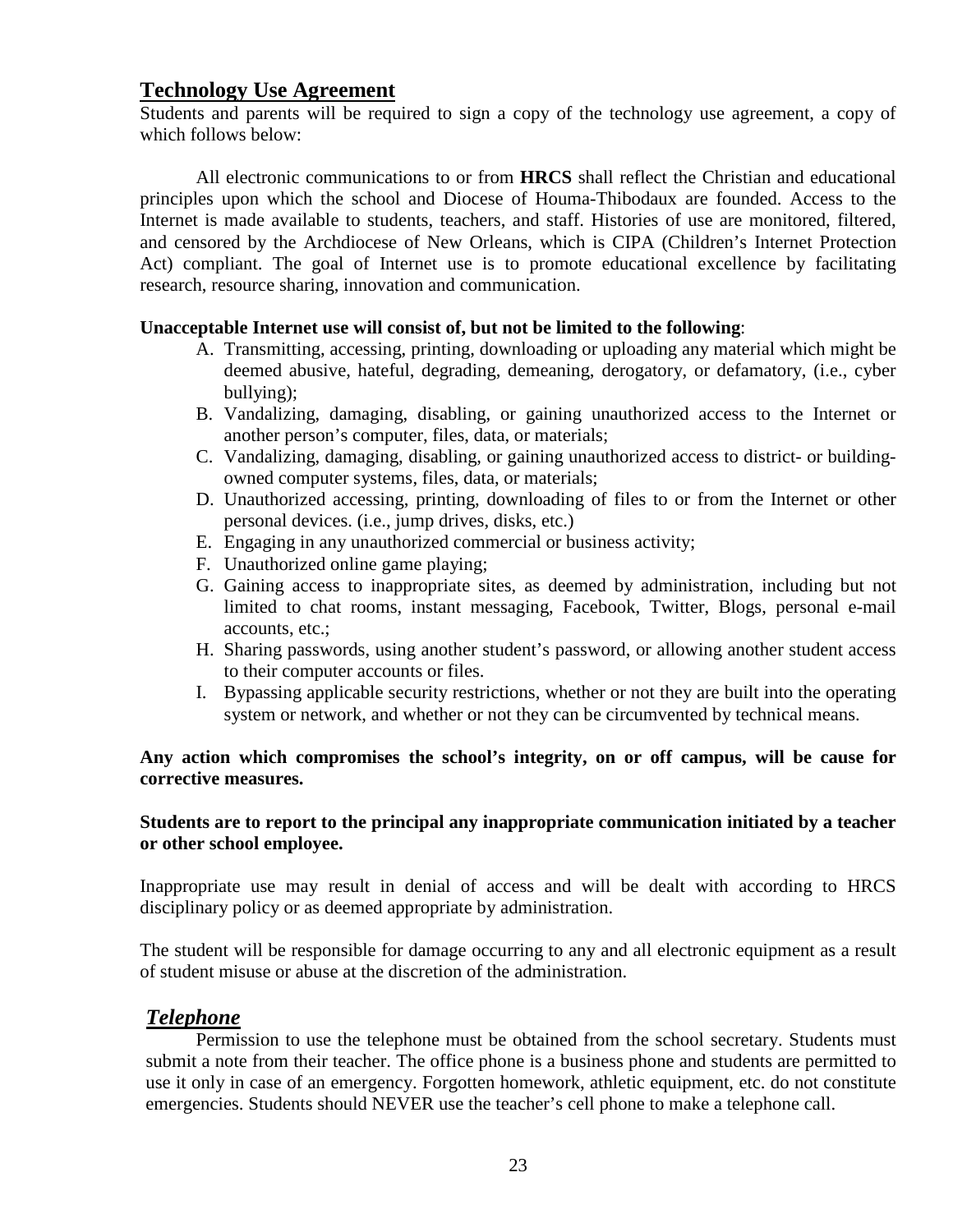#### *Title IX*

HRCS adheres to the tenets of Title IX: "No person in the United States shall, on the basis of sex, be excluded from participating in, be denied the benefits of, or be subjected to discrimination under any education program or activity receiving federal financial assistance."

#### *Transportation*

Holy Rosary offers bus transportation for a fee of \$400.00 per child. Forms can be picked up in the front office. Administration has the right to refuse extra students who are not on their regularly scheduled route.

Students of HRCS will not be allowed to leave the campus or church grounds by means of rented or professional driving services such as limousines or party buses.

#### *Uniform Policy*

Wearing a HRCS uniform is a privilege. It instills school pride, a sense of unity, and discipline in students. Students in the HRCS uniform are representatives of the school. Conformity to uniform regulations should be considered a serious matter. **All students are required to be in their complete uniform, worn in the appropriate manner** (i.e. shirt tucked in, shoe laces tied, pants not saggy or too tight, etc.), every day from arrival on campus, until the end of the school day. Uniforms are to be purchased from HRCS official uniform supplier only. **Students are required to dress in complete uniform until the last day of school.**

Students who are in violation of any aspect of the dress and grooming code of the school may result in students receiving detention and or being required to call parents to correct the uniform violation.

#### **UNIFORM REGULATIONS**

All clothing should be modest. None should be too tight or revealing. Articles of clothing should be clean, neat, and properly mended. The only authorized decoration on any article of clothing is the official HRCS emblem. All removable clothing should be labeled with the child's full name.

#### **JEWELRY**

Girls and boys may wear only one small gold or silver cross or religious medal around the neck. No other type of necklace is allowed. Religious scapulars may be worn inside clothing. Watches in 3-8 grades with no alarm may be worn. **Watches that have cameras or access to social media are not allowed**. Small rings (no more than two) may be worn. **Bracelets or any other wristband are not allowed.** No other jewelry or accessories may be worn. Boys are not permitted to wear any type of earring or other jewelry not listed above. Girls are allowed only gold, silver, white or navy small post earrings. Earrings may be worn only in the ear and only one pair is allowed.

#### **HAIR**

Hair should be well groomed, out of the eyes, and in its natural color. Boys' hair should be short enough to be off the collar, off the ears, and above the eyebrows. No undercuts, bizarre haircuts, or out of the ordinary hair styles are allowed. Girls must wear their hair in such a fashion that it does not obstruct vision. Girls may wear ribbons, bows, ties, or headbands of solid navy, blue, white, wine, or the fabric of the uniform. Other hair accessories such as clips, barrettes, and bands must be navy blue, white, burgundy, silver, gold, black, or brown. Bow should be no larger than 5" wide.

Students are not allowed to come to school with dyed hair. If hair is dyed or cut in an unacceptable manner, the student will have to correct/cut the hair before being allowed back to school.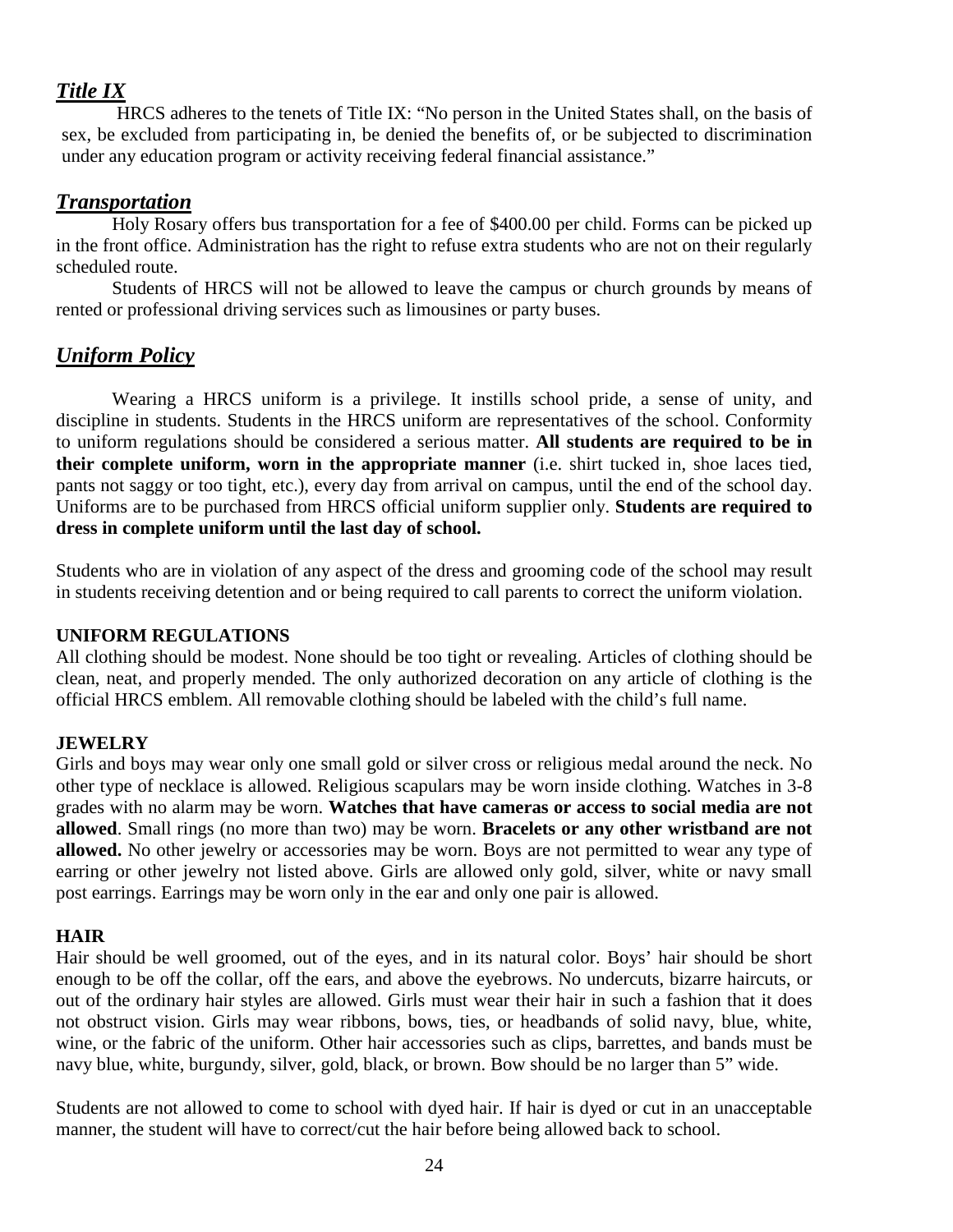#### **BASIC UNIFORM**

*All uniform shirts, pants, blouses, skirts, jumpers, and shorts must be purchased from our approved uniform list at School Time Uniforms in Houma.*

**Shoes:** Approved uniform shoes and lists are available at Felger's Footwear in Houma located on Martin Luther King Boulevard. Shoes must be tied properly and worn properly at all times. Pre-K/K wear assigned Velcro shoes only.

**Socks**: Girls socks must be solid white or navy. Boys may also wear black or khaki socks. **All socks must be free of decals, lace, or any other design. Socks must be worn above the ankle. Ankle/tennis or any other sport socks are not allowed. Socks may not be rolled or stuffed into shoe.**

#### **Boys**

**Shirts**: Navy or white pique knit shirt with school emblem on left chest. **K - 3rd** boys must wear a white pique knit or white oxford with school emblem on left chest on Mass days.  $4^{th} - 8^{th}$  boys must wear white oxford shirts with school emblem on left chest on Mass days. Shirt tails must be tucked inside pants with belt showing at all times. Undershirts must be solid white and cannot extend past the sleeve of the school shirt. Long sleeve shirts cannot be worn under short sleeve shirts.

**Pants:** Long or short khaki uniform pants with belt loops must be worn at the waist. Only PreK students `may wear pants/shorts with a full elastic waistband (no belt). Boys **must** wear long pants on days that we attend mass.

**Belts**: A brown, black, navy, or khaki belt must be worn at all times and must be the type that fits through the belt loops.

#### **Girls**

**Blouses**: White knit shirt or white oxford blouse with school emblem on left chest is to be worn with shorts or pants. Oxford blouse must be worn with jumpers or skirts. Shirts must be tucked in at all times. Only solid white undershirts may be worn and must not exceed shirt sleeve. No monograms, round collars and no over-sized or too tight blouses allowed.

**Skirts/Shorts:**  $K - 3<sup>rd</sup>$  grade girls wear plaid uniform jumpers.  $K - 4<sup>th</sup>$  can wear uniform plaid shorts Uniform shorts must fit comfortably and be of a modest length.  $4th - 8<sup>th</sup>$  grade girls wear plaid uniform skirts. Skirts are to be worn at the waist and must reach below the knee.

**Pants**: Navy uniform pants may be worn in cold weather. A navy or brown belt must be worn with uniform pants.

Girls **must** wear jumpers or skirts on days that we attend mass. Navy uniform pants are allowed on extremely cold days on which the students attend mass.

Girls may wear tights in cold weather. **Tights must be solid white or navy with no design or lace.** School socks must be worn over the tights. No **leggings** or **leg warmers** are allowed.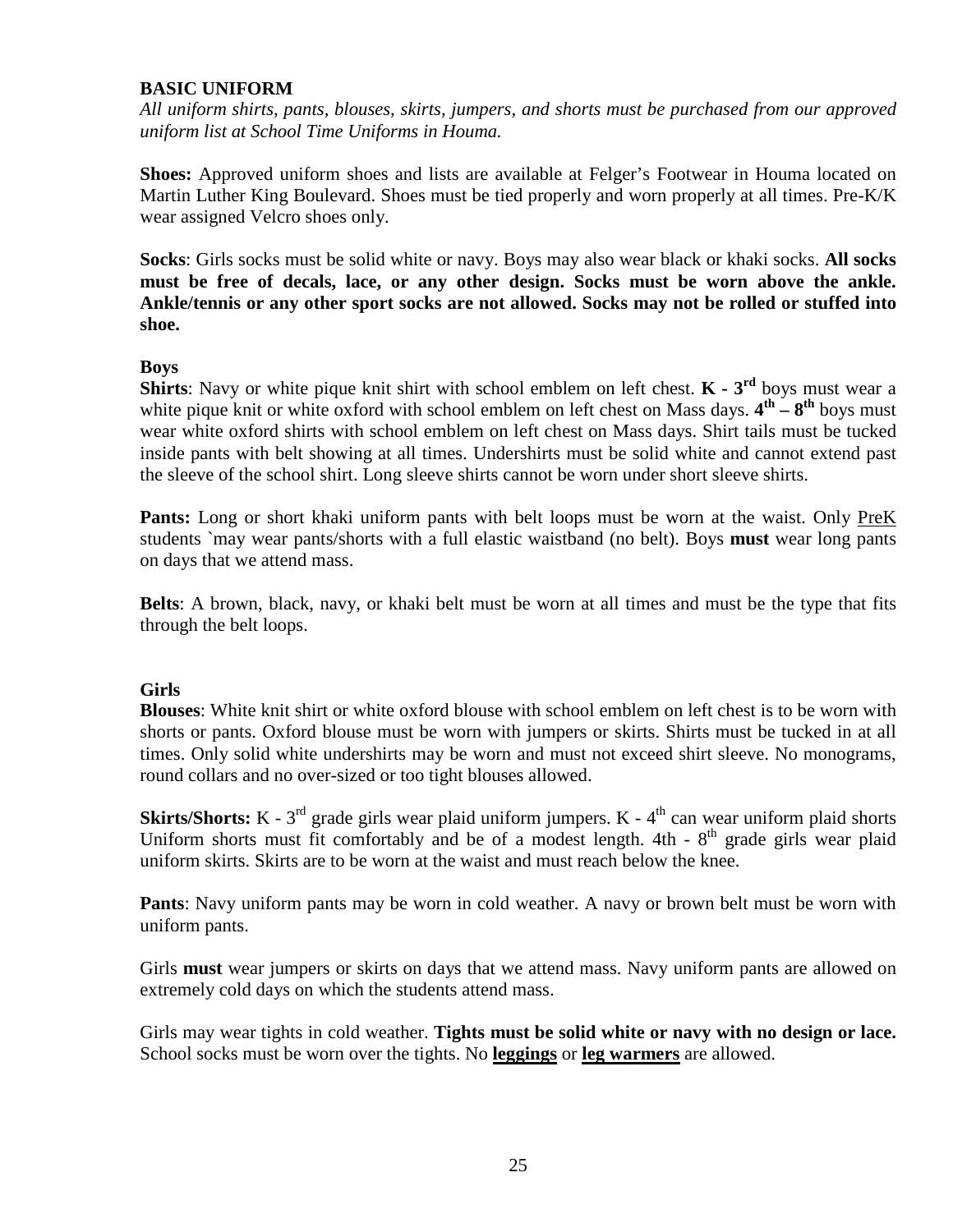#### **P.E. UNIFORM**

**5th -**  $8<sup>th</sup>$  grade boys and girls are to wear approved P.E. shirt and shorts purchased from School Time Uniforms in Houma and must be appropriate length. **Regular school socks only are to be worn for P.E**.

#### **COLD WEATHER REGULATIONS**

**Lightweight Garments**: Garments worn in the school building or outside must be one of the following:

- Solid navy blue, white, or gray pullover sweatshirt preferably with school emblem.
- Solid navy blue, white, or gray zip-up sweatshirt preferably with school emblem.
- Solid navy blue, white, or gray pullover or cardigan sweater.
- Solid navy uniform windbreaker with school emblem.
- Solid navy school sweater vest is allowed.
- Sweaters, sweatshirts, and jackets cannot have stripes, colored piping or any other designs and must be worn properly – not tied around the waist.

**Heavy Coats**: Heavy coats for extremely cold weather may be worn outside only. Dark colors such as navy blue, brown or black are preferred. No bright or fluorescent colors are allowed. Denim jackets, athletic jackets/coats, camouflage jackets/coats, and puffer vests may NOT be worn. Any logo on coats must be very small and inconspicuous.

#### **Hats, gloves and scarves may be worn while outside on extremely cold days.**

When a student wears any apparel, including jackets, sweaters, etc., that interferes with the educational process, the teacher has the authority to dictate the way the apparel is to be worn, and if it is to be worn at all in the classroom.

**Schoolbags**: Schoolbags should be appropriate to the grade level and the size of the student. Backpacks should be worn properly – over both shoulders and high on the back. No wheeled or rolling bags allowed. Schoolbag ornaments such as keychains, pins, etc. are not allowed. All school bags should be appropriate for a Catholic School.

#### **Dress Down Day Guidelines**

- Dress down days usually follows a theme. If a student chooses not to dress as the theme they must wear the regular school uniform.
- Shoes must be uniform shoes unless specified. If other shoes are allowed, the following rules apply; Shoes must be closed-toe – no crocs, sandals, high heels or open shoes of any kind.
- All rules for uniforms and jewelry apply.
- Shirts must not advertise alcohol, tobacco, offensive language, etc. No tops with very tiny straps are allowed. Shirts should cover shoulders.
- Pants must not be tight-fitting or too baggy. Pants must sit at the waist. Shorts and skirts must be of uniform length.
- Clothing must completely cover the student's torso. No skin should be seen between shirt and pants when arms are raised or when seated.

Final interpretation of dress rests with the school administration. Students who do not comply with Dress down Day guidelines will be asked to call home for appropriate attire.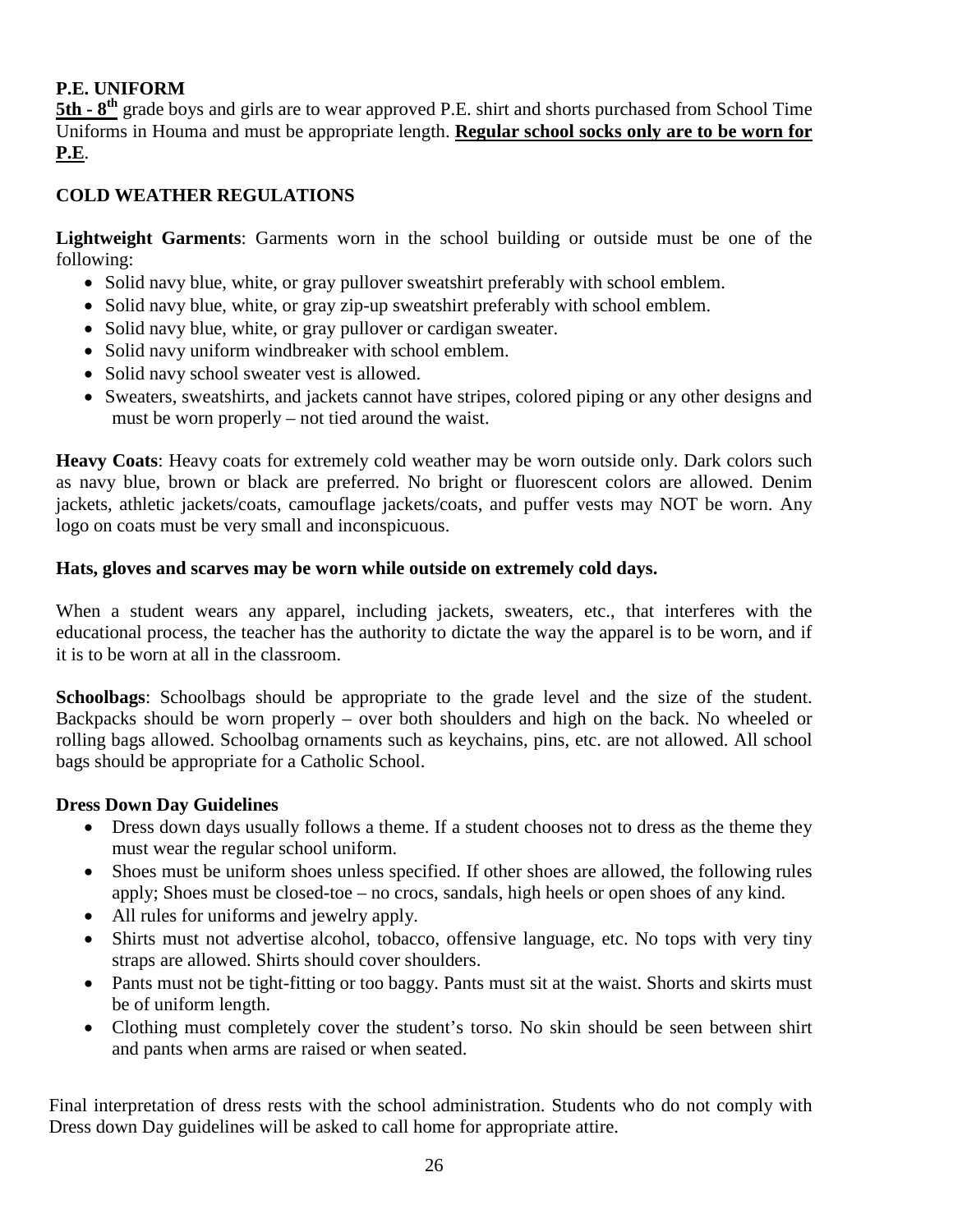#### **GENERAL COMMENTS:**

- **Make-up, fingernail polish, artificial nails, and tattoos are not allowed. No class time will be missed to accommodate nail polish removal. Students will instead report to recess detention to remove polish.**
- No over-sized clothing is allowed.
- Please label all clothing with your child's name.

#### **Students must remain in school uniform until they are no longer on campus unless expressed permission has been given by administration.**

#### *Visitors*

School visitors (volunteers, parents, etc.) must report to the main office upon arrival. For safety and security reasons, each person is required to sign in at the office when he/she enters the building for any reason. All visitors and/or volunteers are required to wear a designated badge that may be picked up in the office. Visitors and/or volunteers are to sign out at the time of departure. Visitors may be asked to show identification in the form of a driver's license or other governmentissued identification.

Parents who volunteer in the school **may not drop in to a classroom to see their child** during the day. This is an interruption to the teacher and to the educational process.

#### *Volunteers*

All individuals who volunteer in the school must complete the Safe Environment training through the Diocese. They will be asked to complete the Diocesan-mandated background check.

All volunteers are expected to dress appropriately. Clothing should be modest and neat. If you choose to wear leggings, your shirt must be at an appropriate length.

The main responsibility of a volunteer is to assist the administration or teachers. For this reason, **students not enrolled at HRCS are not allowed to accompany parent volunteers to school.**

#### *Weather Emergencies*

If it should be necessary to close the school because of weather conditions, an announcement will be made over local television stations and a message will be sent to the home phone, cell phone, and email account listed on a student's file via the PlusPortals® emergency notification system.

#### *Withdrawal of Students*

Notice of withdrawal of a student should be made by the parent in **writing** to the Principal in advance of the withdrawal date. This enables the school to prepare necessary information and settle accounts. **No student records will be forwarded to another school until Business Office accounts have been settled.** (See previous section on Student Records for transcript information.)

**NOTE: HRCS Administration reserves the right to amend this Handbook. Notice of amendments will be communicated to parents via PlusPortals**® **or hardcopy.**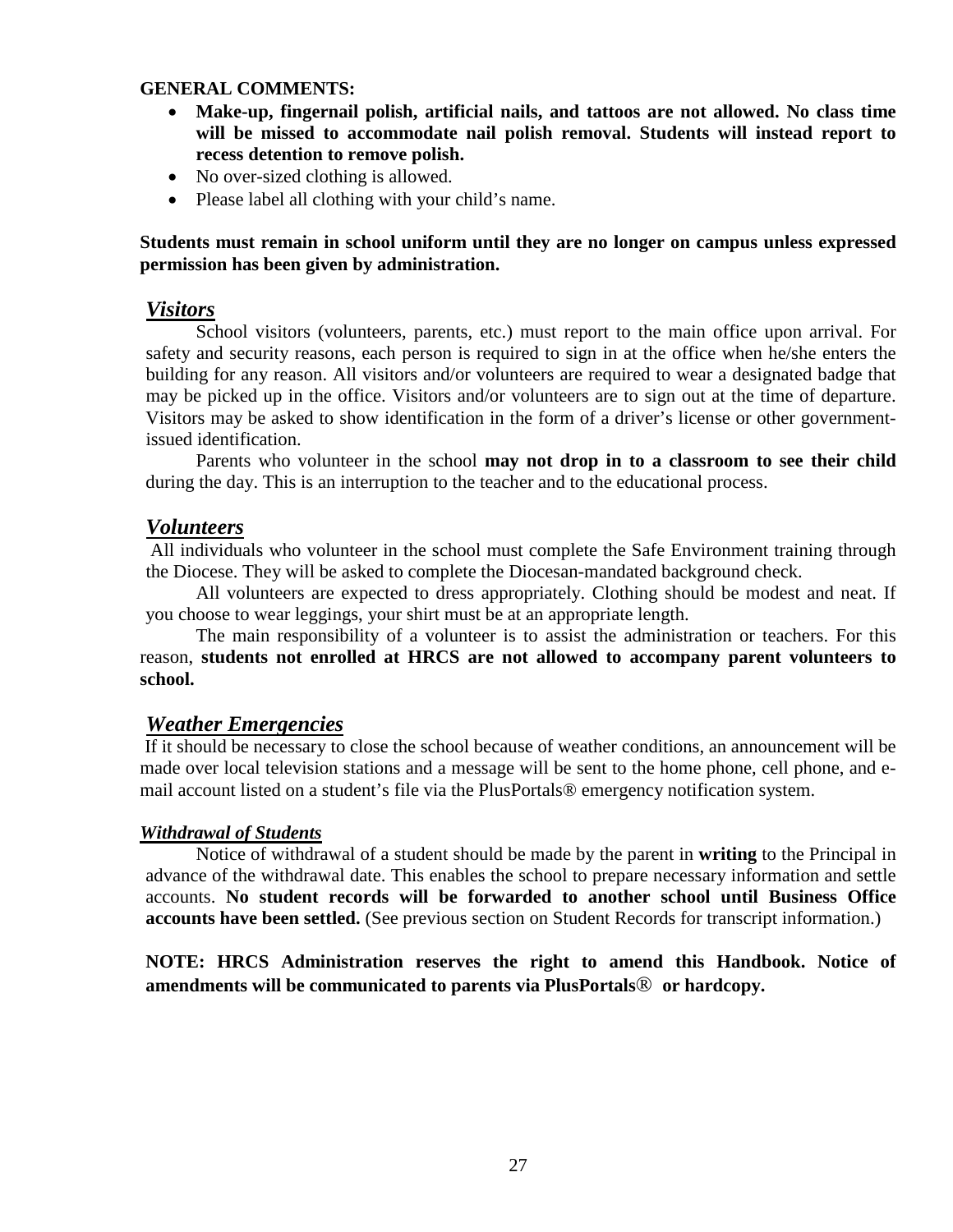#### *Photo/Media Release Forms*

Parents or guardians must sign a photo release form for each child, as noted below:

I give my permission for my child, \_\_\_\_\_\_\_\_\_\_\_\_\_\_\_\_\_\_\_\_\_\_\_\_\_\_\_\_\_\_\_\_, to be photographed and/or video-taped during school activities for use in professional development trainings, publications, Facebook and PlusPortals.

The photographs and/or videos will be used to train teachers and be incorporated into training materials including, but not limited to, displays, presentations, handouts, articles, publications, Facebook and PlusPortals news.

The photographs and/or videos may also be used to publicize training opportunities for teachers. The children's names, partial or full, will not be used in any of the materials.

| Parent's Name (please print)                                       | Date                  |  |
|--------------------------------------------------------------------|-----------------------|--|
| Parent's Signature                                                 |                       |  |
| Parent's email                                                     | <b>Contact Number</b> |  |
| I wish to withhold permission to photograph and/or video my child, | , at this time.       |  |

\_\_\_\_\_\_\_\_\_\_\_\_\_\_\_\_\_\_\_\_\_\_\_\_\_\_\_\_\_\_\_\_\_\_ \_\_\_\_\_\_\_\_\_\_\_\_\_\_\_\_\_\_\_\_\_

(Child's Name)

Parent's Name (please print) Date

\_\_\_\_\_\_\_\_\_\_\_\_\_\_\_\_\_\_\_\_\_\_\_\_\_\_\_\_\_\_\_\_\_\_

Parent's Signature

**Please be aware that without this permission, your child(ren) will not be included in class pictures. We will also make every effort not to include your child in photos, videos, or media for Nativity / Passion Play pictures and other school-related activities.**